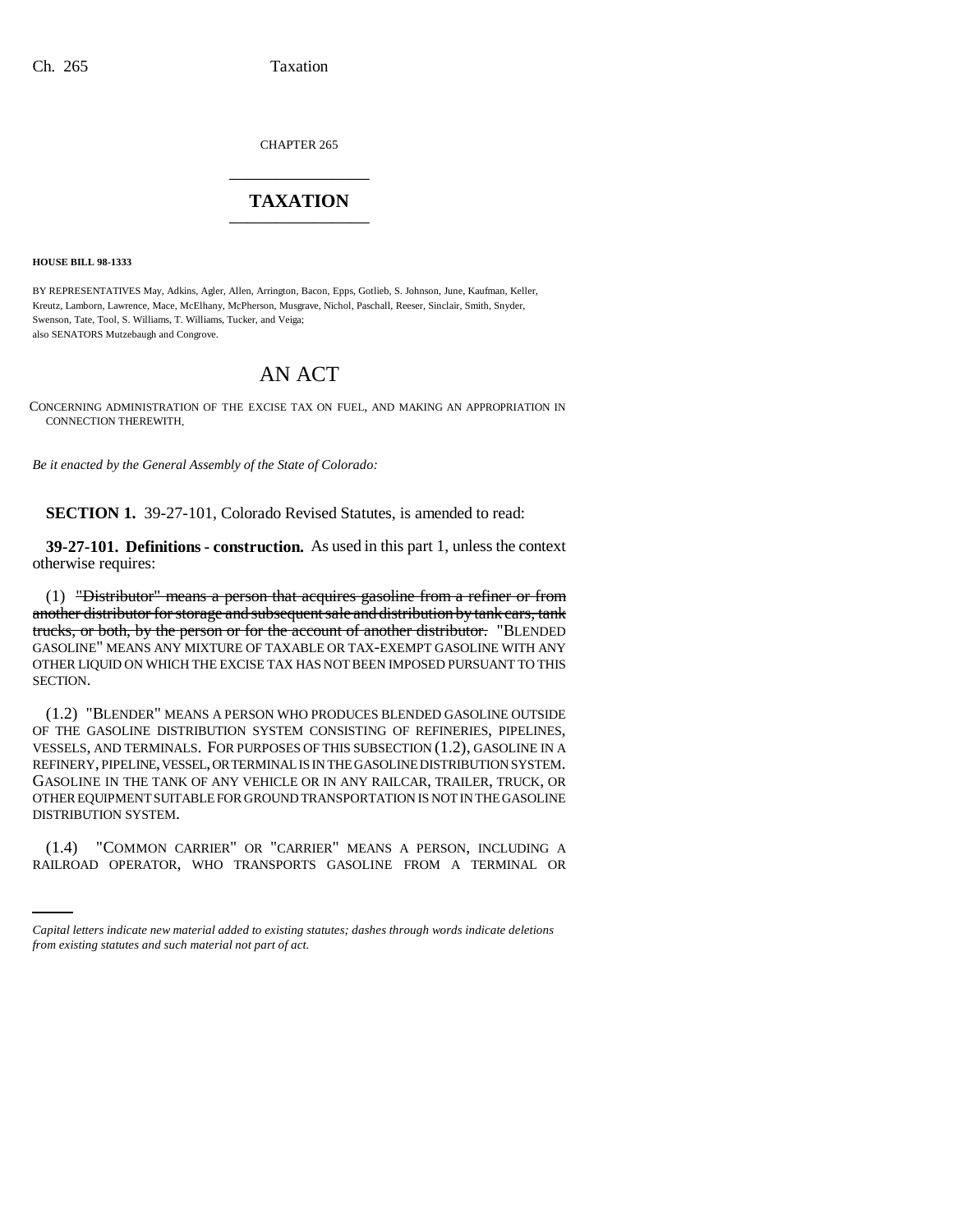TRANSPORTS GASOLINE IMPORTED INTO THIS STATE AND WHO DOES NOT OWN THE GASOLINE.

(1.5) "Gallons" means gallons as measured on a gross gallons basis, as defined in section 8-20-201 (3), C.R.S. "DISTRIBUTOR" MEANS A GASOLINE BROKER OR A PERSON WHO ACQUIRES GASOLINE FROM A SUPPLIER, IMPORTER, BLENDER, OR ANOTHER DISTRIBUTOR FOR THE SUBSEQUENT SALE AND DISTRIBUTION BY TANK CARS, TANK TRUCKS, OR BOTH.

(1.6) "EXPORTER" MEANS A PERSON WHO ACQUIRES GASOLINE IN THIS STATE EXCLUSIVELY FOR DELIVERY IN ANOTHER STATE IN WHICH HE OR SHE IS LICENSED.

(1.7) "GALLONS" MEANS GALLONS AS MEASURED ON A GROSS GALLONS BASIS, AS DEFINED IN SECTION 8-20-201 (3), C.R.S.

(2) (a) Repealed.

(b) Effective January 1, 1989, "gasoline" means any flammable liquid used primarily as a fuel for the propulsion of motor vehicles, motor boats, or aircraft. "Gasoline" does not include diesel engine fuel, kerosene, liquefied petroleum gas, natural gas, and products, including kerosene, specially prepared, sold, and used in aircraft operated by scheduled air carriers or commuter airline operators exempt from the federal aviation fuels tax; except that "gasoline" does include products, including kerosene, specially prepared, sold, and used in any other aircraft. EXCEPT AS OTHERWISE PROVIDED IN THIS PARAGRAPH (b), ANY PRODUCT BLENDED WITH GASOLINE SHALL BE CONSIDERED GASOLINE FOR PURPOSES OF THE EXCISE TAX IMPOSED PURSUANT TO THIS PART 1.

(2.2) "IMPORTER" MEANS A PERSON WHO IMPORTS GASOLINE IN BULK OR BY TRANSPORT LOAD INTO THIS STATE FROM ANOTHER STATE BY TRUCK, RAIL, OR PIPELINE.

(2.4) "LICENSEE" MEANS ANY PERSON HOLDING A VALID LICENSE ISSUED BY THE DEPARTMENT OF REVENUE PURSUANT TO SECTION 39-27-104, TO ACT AS A SUPPLIER, IMPORTER, EXPORTER, DISTRIBUTOR, CARRIER, OR BLENDER.

(3) (a) "Person" means every individual, firm, association, joint stock company, syndicate, corporation, city, town, county, or other political subdivision of this state<br>LIMITED LIABILITY COMPANY, PARTNERSHIP, JOINT VENTURE, CORPORATION, ESTATE, TRUST, OR ANY GROUP OR COMBINATION THEREOF ACTING AS A UNIT, THIS STATE, ANY COUNTY, CITY AND COUNTY, MUNICIPALITY, SPECIAL DISTRICT, OR OTHER POLITICAL SUBDIVISION OF THIS STATE, OR ANY GROUP OR COMBINATION OF SUCH GOVERNMENTAL ENTITIES ACTING AS A UNIT.

(b) Whenever used in any clause in this part 1 prescribing or imposing a fine, imprisonment, or both, the term "person":

(I) As applied to A firm, association, LIMITED LIABILITY COMPANY, PARTNERSHIP, JOINT VENTURE, joint stock company, RECEIVER, or syndicate, means the partners or members thereof, and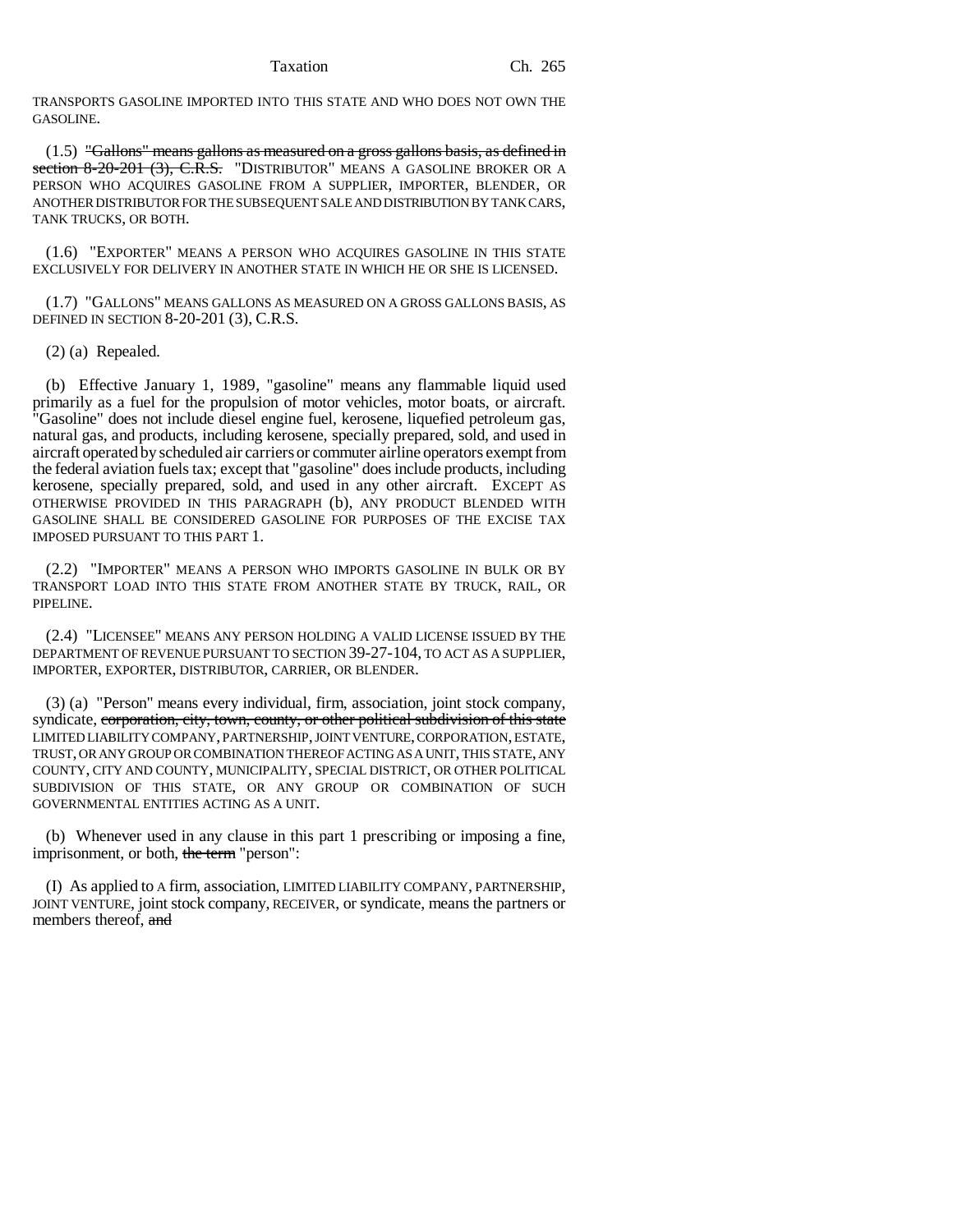(II) As applied to a corporation, means the officers or resident managing agent thereof; AND

(III) AS APPLIED TO AN ESTATE, TRUST, OR BUSINESS TRUST, MEANS THE ADMINISTRATOR OR TRUSTEE THEREOF.

(4) (Deleted by amendment, L. 95, p. 981, 1, effective July 1, 1995.)

(5) "Refiner" means a person that WHO PROCESSES CRUDE OIL OR WHO produces, refines, prepares, distills, or manufactures gasoline in this state. A person shall be considered a "refiner" and not a "distributor" when gasoline is shipped or delivered by or for a licensed distributor from a refinery or pipeline terminal to a licensed distributor at another refinery or pipeline terminal and unloaded into storage at the other refinery or pipeline terminal.

(6) "Refinery" means any place where gasoline OR CRUDE OIL is produced, refined, compounded, blended, or manufactured.

(6.6) "SUPPLIER" MEANS A PERSON WHO OWNS AND STORES GASOLINE IN A PIPELINE TERMINAL, TERMINAL, OR REFINERY IN OR OUTSIDE OF THIS STATE FOR SALE OR USE WITHIN OR OUTSIDE THE BOUNDARIES OF THIS STATE.

(7) Repealed.

(8) "Tank farm" means any collection of  $\frac{1}{\text{large}}$  tanks for storage of gasoline located at or appurtenant to any refinery or pipeline terminal for storage of gasoline before the sale thereof in this state.

(9) "TERMINAL" MEANS A GASOLINE STORAGE AND DISTRIBUTION FACILITY THAT IS SUPPLIED BY A PIPELINE, VESSEL, OR REFINERY, OR A TANK FARM FROM WHICH GASOLINE MAY BE REMOVED FOR DISTRIBUTION.

(10) "TERMINAL OPERATOR" MEANS THE PERSON WHO BY OWNERSHIP OR CONTRACTUAL AGREEMENT CONTROLS THE OPERATION OF A TERMINAL.

**SECTION 2.** 39-27-102 (1) (a) (I), (1) (b), and (2) (a), Colorado Revised Statutes, are amended, and the said 39-27-102 is further amended BY THE ADDITION OF THE FOLLOWING NEW SUBSECTIONS, to read:

**39-27-102. Tax imposed - deposits - penalties.** (1) (a) (I) Other than as provided in subparagraph (III) of this paragraph (a), an excise tax is imposed and shall be collected on all gasoline sold, offered for sale, or used in this state for any purpose whatsoever, but only one tax shall be paid upon the same gasoline in this state. Except as otherwise provided in this subparagraph (I), no more than three tax-deferred transactions shall take place after the gasoline has left the refinery TERMINAL of its origin, or a tank farm at or appurtenant to the refinery, either within or without OUTSIDE OF this state. If more than three distributors acquire the gasoline, the third distributor shall be liable for payment of the tax imposed. Nothing in this paragraph (a) shall preclude previous distributors from paying the tax. A distributor shall not be required to pay tax on gasoline that is exempt pursuant to section 39-27-103 (2). The tax imposed shall be computed upon the total amount of gasoline,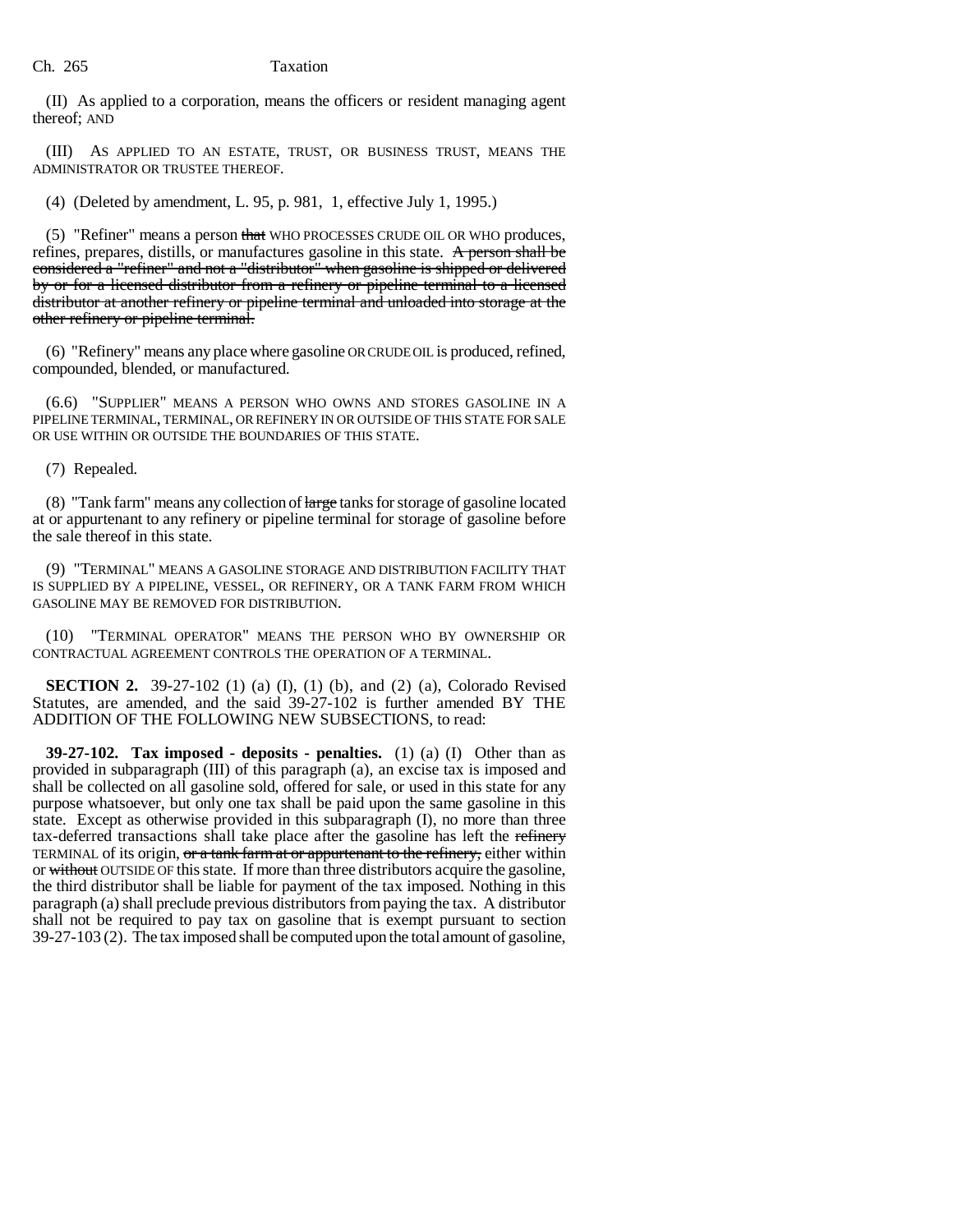measured in gallons, acquired by each distributor in this state and shall be paid in the manner provided in this section.

(b) In the case of gasoline shipped to a distributor from a refinery TERMINAL, the amount of gasoline acquired shall be deemed to be the amount shipped from the refinery TERMINAL, as shown by the refinery invoice TERMINAL MANIFEST; except that an allowance of two percent of the total amount of gasoline acquired during any calendar month, as shown by the refinery invoices, TERMINAL MANIFESTS, shall be made to and deducted by the LICENSED distributor to cover losses in transit and in unloading the gasoline and costs of collection and payment to the state of the tax imposed by this section, out of which allowance the distributor shall make to each retailer, "retailer" being defined as every person selling gasoline in this state at the retail level of trade, an allowance of one percent of the amount of gasoline delivered during each calendar month by the distributor to the retailer, as shown by delivery invoices signed by the retailer. When gasoline is transported by a distributor to any point outside this state and there disposed of, then, upon the distributor's filing with the executive director of the department of revenue a duplicate bill of lading or an affidavit showing the transaction, the tax imposed by this section shall not apply to the gasoline and, if already paid, shall be refunded to the distributor. The tax imposed by this section shall be exempted on each recorded and reported sale by a distributor to the United States, or any of its agencies, and to any town, city, county, city and county, special district, or school district when the sale involves a single delivery and the gasoline is used exclusively by the governmental entity in performing its governmental functions and activities. ANY GOVERNMENTAL ENTITY REFERRED TO IN THIS PARAGRAPH (b) MAY OBTAIN AN EXEMPTION CERTIFICATE FROM THE EXECUTIVE DIRECTOR OF THE DEPARTMENT OF REVENUE. UPON RECEIPT OF AN EXEMPTION CERTIFICATE, SUCH GOVERNMENTAL ENTITY MAY PURCHASE GASOLINE FROM A DISTRIBUTOR WITHOUT PAYMENT OF THE EXCISE TAX IMPOSED PURSUANT TO THIS PART 1 IF THE GASOLINE IS USED EXCLUSIVELY BY THE GOVERNMENTAL ENTITY IN PERFORMING ITS GOVERNMENTAL FUNCTIONS AND ACTIVITIES.

(1.5) (a) ANY DISTRIBUTOR, SUPPLIER, BLENDER, OR EXPORTER WHO TRANSPORTS GASOLINE TO ANY DESTINATION OUTSIDE OF THIS STATE SHALL SUBMIT TO THE DEPARTMENT OF REVENUE A MONTHLY REPORT CONTAINING ANY INFORMATION RELATIVE TO THE EXPORT OF GASOLINE THAT THE EXECUTIVE DIRECTOR OF THE DEPARTMENT OF REVENUE SHALL REQUIRE. THE EXECUTIVE DIRECTOR SHALL CONSULT WITH PERSONS IN THE GASOLINE INDUSTRY TO DETERMINE SUCH REPORTING REQUIREMENTS AND ESTABLISH SAID REQUIREMENTS BY RULE IN ACCORDANCE WITH THE "STATE ADMINISTRATIVE PROCEDURE ACT", ARTICLE 4 OF TITLE 24, C.R.S. THE EXECUTIVE DIRECTOR MAY BY RULE REQUIRE THAT SUCH REPORTS BE FILED ELECTRONICALLY.

(b) IF THE TAX IS PAID ON GASOLINE THAT IS SUBSEQUENTLY EXPORTED, IT SHALL BE REFUNDED PURSUANT TO SECTION 39-27-103 TO THE EXPORTER WHO PAID THE TAX.

(c) IMMEDIATELY UPON DISCOVERY OF A VIOLATION OF THIS SUBSECTION (1.5), THE DEPARTMENT OF REVENUE AND AGENTS THEREOF:

(I) MAY REQUIRE PAYMENT OF THE EXCISE TAX IMPOSED PURSUANT TO PARAGRAPH (a) OF SUBSECTION (1) OF THIS SECTION AND ALL APPLICABLE CIVIL FINES IMPOSED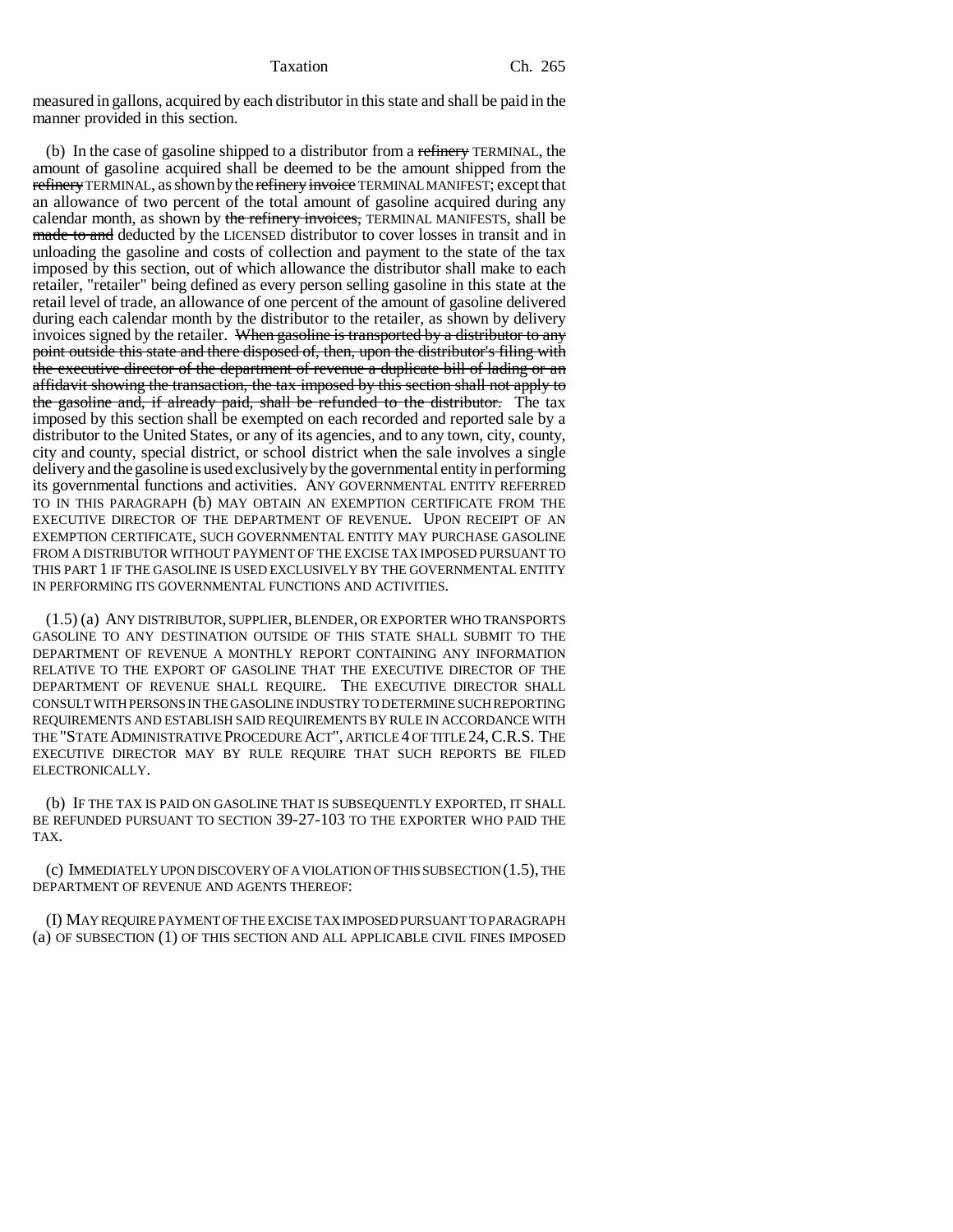PURSUANT TO THIS SUBSECTION (1.5) FROM ANY PERSON WHO VIOLATES THE PROVISIONS OF SUBSECTION (9) OF THIS SECTION; AND

(II) MAY DETAIN THE SHIPMENT OF GASOLINE UNTIL PAYMENT IS COLLECTED.

(d) ANY LICENSED DISTRIBUTOR, SUPPLIER, OR EXPORTER WHO DIVERTS GASOLINE FOR USE OR SALE WITHIN THIS STATE AFTER CLAIMING SUCH SHIPMENT AS AN EXPORT SHALL REPORT SUCH DIVERSION TO THE DEPARTMENT WITHIN ONE WORKING DAY AFTER THE DIVERSION.

(e) IF ANY PERSON OTHER THAN A LICENSED DISTRIBUTOR, SUPPLIER, OR EXPORTER PHYSICALLY DIVERTS TO ONE OR MORE DESTINATIONS WITHIN THE BOUNDARIES OF THIS STATE ANY OR ALL OF A SHIPMENT OF GASOLINE THAT IS CLAIMED AS AN EXPORT ON THE BILL OF LADING OR OTHER AFFIDAVIT, SUCH PERSON SHALL REPORT TO THE DEPARTMENT OF REVENUE, WITHIN ONE WORKING DAY AFTER SUCH DIVERSION, THE DESTINATIONS WITHIN THIS STATE TO WHICH THE DIVERTED GASOLINE SHIPMENT WAS DELIVERED. SUCH PERSON SHALL BE LIABLE FOR PAYMENT OF THE EXCISE TAX ESTABLISHED IN PARAGRAPH (a) OF SUBSECTION (1) OF THIS SECTION ON THE AMOUNT OF GASOLINE DIVERTED TO A DESTINATION WITHIN THIS STATE.

(f) ANY PERSON WHO VIOLATES THE REPORTING REQUIREMENTS OF THIS SUBSECTION (1.5) SHALL BE SUBJECT TO THE CIVIL PENALTIES SET FORTH IN SUBSECTION (9) OF THIS SECTION.

(2) (a) Every person who uses any gasoline for propelling a motor vehicle on the public highways of this state or who imports IS LICENSED TO IMPORT any gasoline into this state for use or sale in this state, upon which gasoline a licensed distributor has not paid or is not liable to pay the tax imposed in this section, is deemed to be a distributor and is liable for and shall pay an excise tax at a rate established by paragraph (a) of subsection (1) of this section on all such gasoline so used, or imported for use or sale, in this state. Such person shall pay such tax to the department of revenue on or before the twenty-fifth day of the calendar month following the month in which such gasoline was used or imported and shall, at the time of payment, render to the department, on forms provided by it, an itemized statement, signed under the penalties of perjury in the second degree, as defined in section 18-8-503, C.R.S., of all such gasoline so used or imported during such preceding calendar month. When such gasoline is delivered from a refinery or tank farm TERMINAL in a carload lot, the quantity thereof and the amount of tax thereon shall be computed in the same manner as in the case of a distributor.

(2.5) EXCEPT AS OTHERWISE PROVIDED IN PARAGRAPH (b) OF SUBSECTION (2) OF THIS SECTION, EVERY PERSON WHO IMPORTS GASOLINE INTO THIS STATE FOR USE OR SALE IN THIS STATE WITHOUT A VALID IMPORTER, SUPPLIER, BLENDER, OR DISTRIBUTOR LICENSE IS LIABLE FOR AND SHALL PAY AN EXCISE TAX PURSUANT TO PARAGRAPH (a) OF SUBSECTION (1) OF THIS SECTION ON ALL GASOLINE SUCH PERSON IMPORTS FOR USE OR SALE IN THIS STATE. IN ADDITION TO THE EXCISE TAX, SUCH PERSON SHALL BE SUBJECT TO THE CIVIL PENALTIES SET FORTH IN SUBSECTION (9) OF THIS SECTION. IMMEDIATELY UPON DISCOVERY OF A VIOLATION OF THIS SUBSECTION (2.5), THE DEPARTMENT OF REVENUE AND AGENTS THEREOF MAY DEMAND PAYMENT OF SUCH EXCISE TAX AND ALL APPLICABLE FINES ASSOCIATED WITH THE UNLICENSED IMPORTATION OF GASOLINE AND MAY DETAIN THE SHIPMENT OF GASOLINE UNTIL SUCH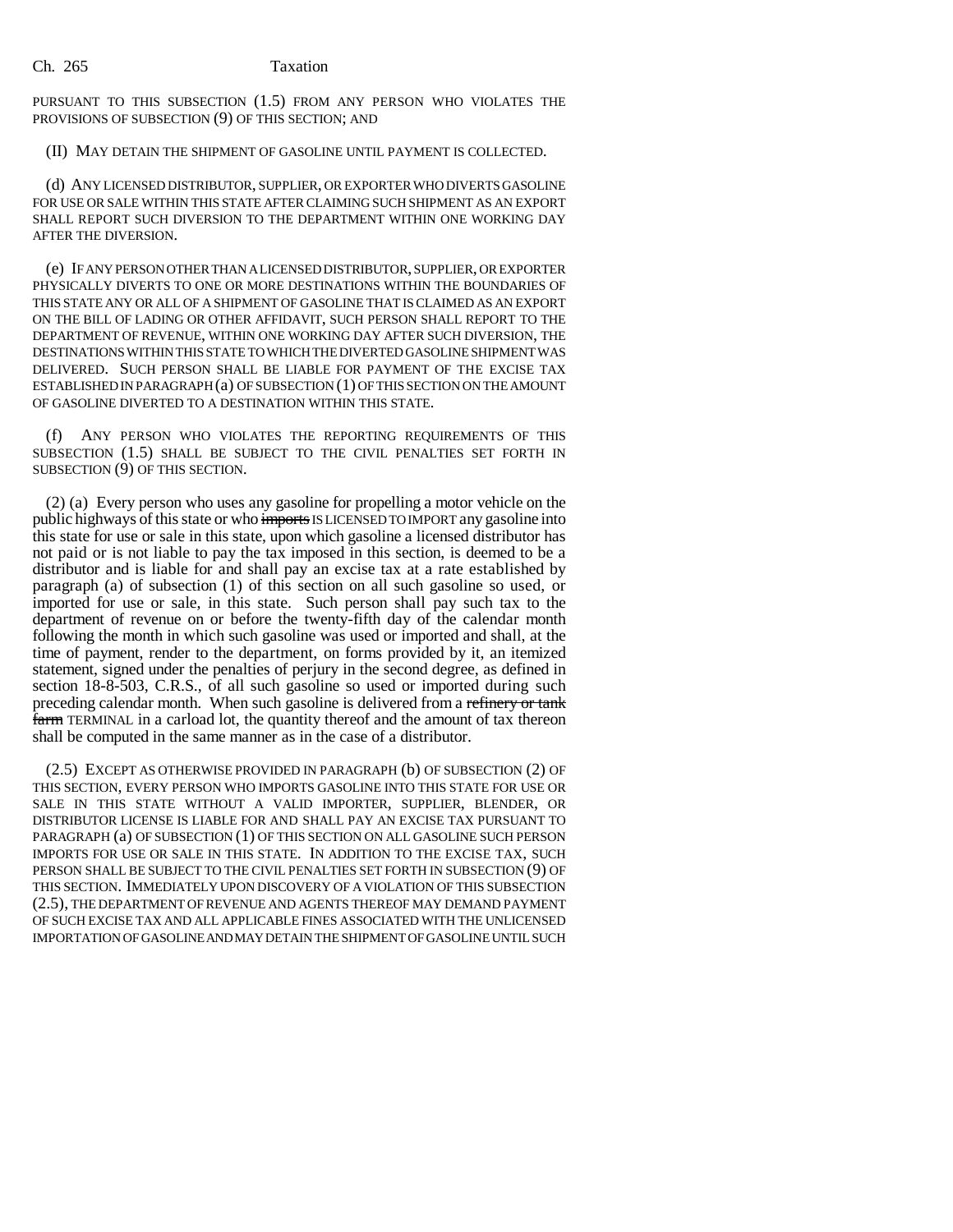EXCISE TAX AND FINES ARE COLLECTED.

(9) (a) ANY PERSON WHO VIOLATES THE REPORTING PROVISIONS OF SUBSECTION (1.5) OF THIS SECTION OR IMPORTS GASOLINE INTO THIS STATE WITHOUT A LICENSE SHALL BE SUBJECT TO THE FOLLOWING CIVIL PENALTIES:

(I) A FIVE-THOUSAND-DOLLAR FINE FOR THE FIRST VIOLATION;

(II) A TEN-THOUSAND-DOLLAR FINE FOR THE SECOND VIOLATION;

(III) A FIFTEEN-THOUSAND-DOLLAR FINE FOR A THIRD OR SUBSEQUENT VIOLATION.

(b) THE EXECUTIVE DIRECTOR OF THE DEPARTMENT OF REVENUE IS AUTHORIZED TO WAIVE, FOR GOOD CAUSE SHOWN, ANY CIVIL PENALTY ASSESSED PURSUANT TO THIS SUBSECTION (9).

(c) ALL MONEYS COLLECTED PURSUANT TO THIS SUBSECTION (9) SHALL BE CREDITED TO THE HIGHWAY USERS TAX FUND, CREATED IN SECTION 43-4-201, C.R.S.

(10) NOTHING IN THIS SECTION SHALL BE CONSTRUED TO PROHIBIT THE CRIMINAL PROSECUTION OF ANY PERSON WHO COMMITS A CRIMINAL OFFENSE IN CONNECTION WITH OR AS A RESULT OF VIOLATING ANY PROVISION OF THIS PART 1.

**SECTION 3.** 39-27-104 (1) and (3), Colorado Revised Statutes, are amended, and the said 39-27-104 is further amended BY THE ADDITION OF A NEW SUBSECTION, to read:

**39-27-104. License and deposit - exception.** (1) (a) It is unlawful for any person to act as a refiner or as a distributor, SUPPLIER, IMPORTER, EXPORTER, CARRIER, OR BLENDER of gasoline in this state without having a license therefor, which shall be secured by application to the executive director of the department of revenue upon the blank furnished BEING LICENSED AS SUCH. ANY PERSON WHO ACTS AS A DISTRIBUTOR, SUPPLIER, IMPORTER, EXPORTER, CARRIER, OR BLENDER OF GASOLINE WITHIN THIS STATE WITHOUT BEING LICENSED AS SUCH IS GUILTY OF A MISDEMEANOR. EACH DAY OF OPERATION WITHOUT A LICENSE SHALL BE CONSIDERED A SEPARATE OFFENSE.

(b) The application shall be under oath and shall contain such reasonable information as the executive director deems necessary. If the applicant has or intends to have more than one place of business in this state, the application shall state the location of each place of business; and if, after the license is issued, the distributor, or refiner opens any new place of business in this state, he shall immediately notify the executive director. EACH APPLICANT FOR THE GASOLINE DISTRIBUTOR, SUPPLIER, IMPORTER, EXPORTER, CARRIER, OR BLENDER LICENSE REQUIRED BY THIS SECTION SHALL FILE WITH THE EXECUTIVE DIRECTOR OF THE DEPARTMENT OF REVENUE AN APPLICATION IN SUCH FORM AND MANNER AS THE EXECUTIVE DIRECTOR SHALL PRESCRIBE, STATING THE NAME AND ADDRESS OF THE APPLICANT AND SUCH OTHER INFORMATION AS MAY BE REQUIRED BY THIS SECTION OR BY THE EXECUTIVE DIRECTOR. THE APPLICATION SHALL INCLUDE A STATEMENT THAT SUCH APPLICATION IS SIGNED UNDER OATH AND UNDER THE PENALTY OF PERJURY IN THE SECOND DEGREE, AS DEFINED IN SECTION 18-8-503, C.R.S. AN APPLICANT FOR A LICENSE TO EXPORT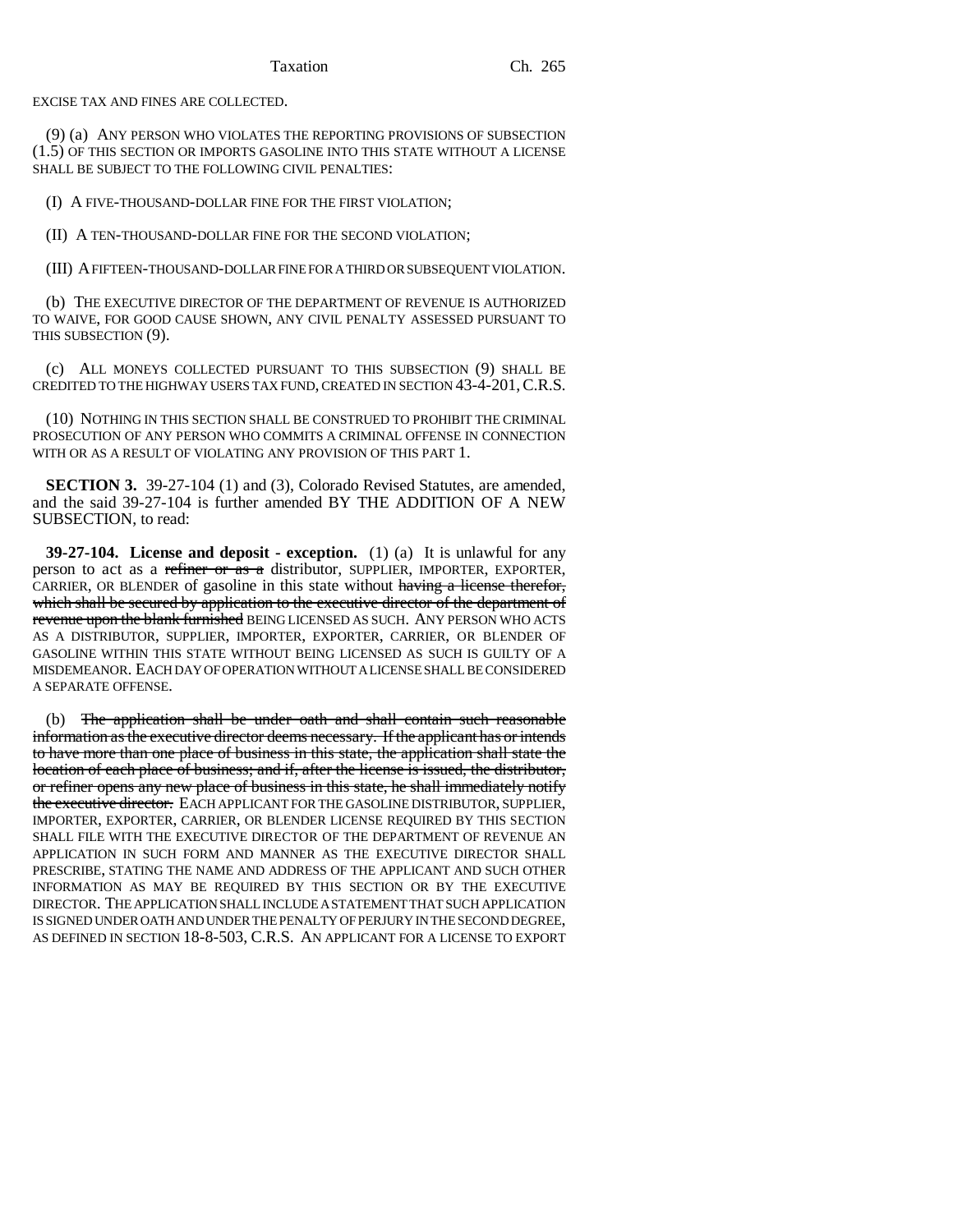GASOLINE FROM THIS STATE SHALL PROVIDE VERIFICATION AS REQUIRED BY THE EXECUTIVE DIRECTOR THAT THE APPLICANT HAS AN APPROPRIATE LICENSE VALID IN ANY STATE INTO WHICH THE GASOLINE WILL BE EXPORTED. EACH APPLICATION FOR A GASOLINE DISTRIBUTOR, SUPPLIER, IMPORTER, EXPORTER, CARRIER, OR BLENDER LICENSE SHALL BE ACCOMPANIED BY A TEN-DOLLAR FILING FEE.

(c) The executive director is authorized to refuse to issue a license to any person in default of payment of any tax imposed by this part 1 or by any preceding motor fuel tax law or who is guilty of violation of any provision of this part 1 or of any preceding motor fuel tax law, and such person shall not directly or indirectly receive a license to act as a distributor, or refiner in this state. THE EXECUTIVE DIRECTOR SHALL ISSUE A LICENSE TO AN APPLICANT IF THE APPLICATION FOR A GASOLINE DISTRIBUTOR, SUPPLIER, IMPORTER, EXPORTER, CARRIER, OR BLENDER LICENSE IS IN PROPER FORM, HAS BEEN ACCEPTED FOR FILING, AND MEETS THE OTHER CONDITIONS AND REQUIREMENTS OF THIS SECTION. THE LICENSE SHALL BE VALID UNTIL SURRENDERED, SUSPENDED, OR REVOKED.

(d) In the case of a distributor A PERSON who engages in the business of blending or compounding any products to make  $\alpha$  gasoline thereof  $\theta$  he shall OBTAIN A BLENDER LICENSE AND set forth in his OR HER application the kind and general characteristics of the products to be blended, the place where such blending is done, the purpose of such blending, and the intended disposition of such blended products and any other information as the executive director deems necessary or advisable for the enforcement of this part 1.

(e) The license to act as a distributor, or refiner of gasoline shall not be assignable, and, upon the discontinuance of the business of the distributor, or refiner, the license shall be immediately surrendered to the executive director for cancellation. WHEN ANY PERSON CEASES TO BE A DISTRIBUTOR, SUPPLIER, IMPORTER, EXPORTER, CARRIER, OR BLENDER OF GASOLINE BY REASON OF DISCONTINUANCE, SALE, OR TRANSFER OF SUCH PERSON'S BUSINESS AT ANY LOCATION, SUCH PERSON SHALL NOTIFY THE EXECUTIVE DIRECTOR OF THE DEPARTMENT OF REVENUE IN WRITING AT THE TIME THE DISCONTINUANCE, SALE, OR TRANSFER TAKES EFFECT. THE NOTICE SHALL STATE THE DATE OF DISCONTINUANCE AND, IN THE EVENT OF SALE OR TRANSFER, THE NAME AND ADDRESS OF THE PURCHASER OR TRANSFEREE. ALL TAXES, PENALTIES, AND INTEREST NOT YET DUE AND PAYABLE UNDER THE PROVISIONS OF THIS PART 1 SHALL, NOTWITHSTANDING ANY OTHER PROVISIONS OF THIS PART 1, BECOME DUE AND PAYABLE CONCURRENTLY WITH THE DISCONTINUANCE, SALE, OR TRANSFER; AND THE DISTRIBUTOR SHALL MAKE A REPORT AND PAY ALL TAXES, PENALTIES, AND INTEREST AND SHALL SURRENDER TO THE EXECUTIVE DIRECTOR THE GASOLINE DISTRIBUTOR, SUPPLIER, IMPORTER, EXPORTER, CARRIER, OR BLENDER LICENSE TOGETHER WITH ALL DUPLICATES ISSUED TO HIM OR HER.

(f) THE GASOLINE DISTRIBUTOR, SUPPLIER, IMPORTER, EXPORTER, CARRIER, OR BLENDER LICENSE ISSUED UNDER THE PROVISIONS OF THIS SECTION SHALL BE CONSPICUOUSLY DISPLAYED IN THE ESTABLISHED PLACE OF BUSINESS OF THE LICENSEE. A LICENSEE SHALL OBTAIN A DUPLICATE LICENSE FOR EACH ESTABLISHED BRANCH OFFICE OR LOCATION, WHICH SHALL BE DISPLAYED IN A LIKE MANNER AS THE ORIGINAL LICENSE. EACH SUCH DUPLICATE LICENSE SHALL BE ISSUED BY THE EXECUTIVE DIRECTOR UPON PAYMENT OF A FIVE-DOLLAR FEE.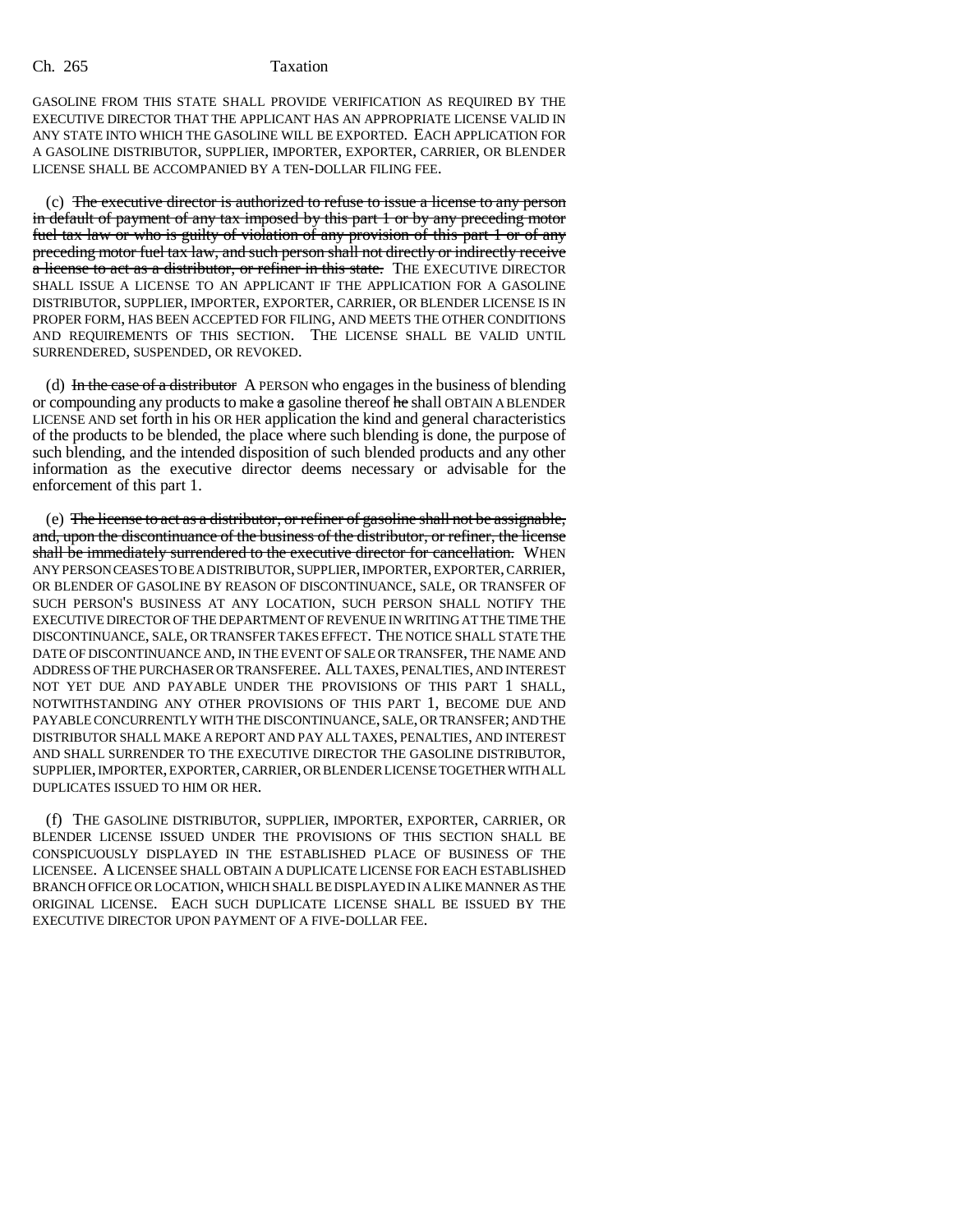(g) (I) NO PERSON SHALL EXPORT GASOLINE OUT OF THIS STATE WITHOUT A VALID LICENSE PURSUANT TO THIS SECTION. ANY PERSON WHO EXPORTS GASOLINE OUT OF THIS STATE WITHOUT A VALID LICENSE SHALL BE SUBJECT TO THE FOLLOWING CIVIL PENALTIES:

(A) A FIVE-THOUSAND-DOLLAR FINE FOR THE FIRST VIOLATION;

(B) A TEN-THOUSAND-DOLLAR FINE FOR THE SECOND VIOLATION;

(C) A FIFTEEN-THOUSAND-DOLLAR FINE FOR A THIRD OR SUBSEQUENT VIOLATION.

(II) THE EXECUTIVE DIRECTOR IS AUTHORIZED TO WAIVE, FOR GOOD CAUSE SHOWN, ANY CIVIL PENALTY ASSESSED PURSUANT TO THIS PARAGRAPH (g).

(III) ALL MONEYS COLLECTED PURSUANT TO THIS PARAGRAPH (g) SHALL BE CREDITED TO THE HIGHWAY USERS TAX FUND, CREATED IN SECTION 43-4-201,C.R.S.

(IV) NOTHING IN THIS PARAGRAPH (g) SHALL BE CONSTRUED TO PROHIBIT THE CRIMINAL PROSECUTION OF ANY PERSON WHO COMMITS A CRIMINAL OFFENSE IN CONNECTION WITH OR AS A RESULT OF VIOLATING ANY PROVISION OF THIS PART 1.

(V) IMMEDIATELY UPON DISCOVERY OF A VIOLATION OF THIS PARAGRAPH (g), THE DEPARTMENT OF REVENUE AND AGENTS THEREOF:

(A) MAY REQUIRE PAYMENT OF THE EXCISE TAX IMPOSED PURSUANT TO SECTION 39-27-102 (1) (a) AND ALL APPLICABLE CIVIL PENALTIES IMPOSED PURSUANT TO THIS PARAGRAPH (g) FROM ANY PERSON WHO VIOLATES THE PROVISIONS OF THIS PARAGRAPH (g); AND

(B) MAY DETAIN THE SHIPMENT OF GASOLINE UNTIL PAYMENT IS COLLECTED.

(h) THE EXECUTIVE DIRECTOR OF THE DEPARTMENT OF REVENUE MAY REFUSE TO ISSUE A GASOLINE DISTRIBUTOR, SUPPLIER, IMPORTER, EXPORTER, CARRIER, OR BLENDER LICENSE IF THE EXECUTIVE DIRECTOR FINDS, AFTER AFFORDING THE APPLICANT DUE NOTICE AND AN OPPORTUNITY TO BE HEARD, THAT THE APPLICATION:

(I) WAS FILED BY ANY PERSON WHOSE LICENSE HAS PREVIOUSLY BEEN SUSPENDED OR REVOKED FOR CAUSE BY THE EXECUTIVE DIRECTOR;

(II) CONTAINS ANY MISREPRESENTATION, MISSTATEMENT, OR OMISSION OF MATERIAL INFORMATION REQUIRED BY THE APPLICATION;

(III) WAS FILED BY SOME PERSON OTHER THAN THE REAL PERSON IN INTEREST WHOSE LICENSE HAS BEEN PREVIOUSLY SUSPENDED OR REVOKED FOR CAUSE BY THE EXECUTIVE DIRECTOR;

(IV) WAS FILED BY ANY PERSON WHO IS OR HAS BEEN DELINQUENT IN THE PAYMENT OF ANY FEE, TAX, PENALTY, OR OTHER AMOUNT DUE TO THE DEPARTMENT OF REVENUE FOR MORE THAN TWO TAXABLE PERIODS; OR

(V) WAS SUBMITTED BY A PERSON WHO THE EXECUTIVE DIRECTOR DETERMINES IS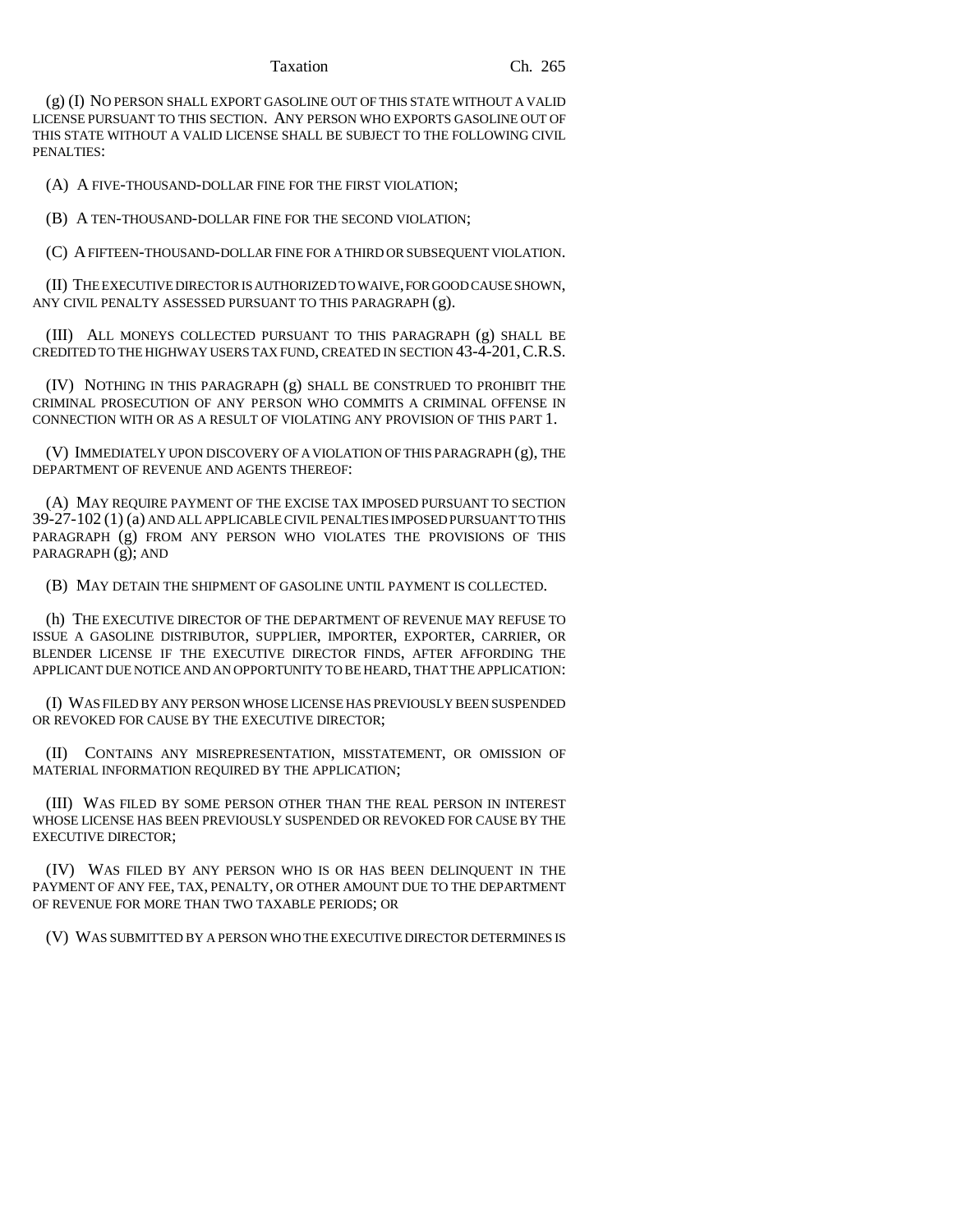UNABLE OR UNWILLING TO PERFORM THE DUTIES AND RESPONSIBILITIES OF A LICENSED GASOLINE DISTRIBUTOR, SUPPLIER, IMPORTER, EXPORTER, CARRIER, OR BLENDER, AS APPLICABLE, BASED UPON EVIDENCE FURNISHED TO HIM OR HER.

(2.2) (a) THE EXECUTIVE DIRECTOR OF THE DEPARTMENT OF REVENUE, IN ACCORDANCE WITH RULES PROMULGATED PURSUANT TO THE "STATE ADMINISTRATIVE PROCEDURE ACT", ARTICLE 4 OF TITLE 24,C.R.S., MAY REVOKE OR SUSPEND THE LICENSE OF ANY LICENSEE WHO:

(I) FAILS TO TIMELY FILE ANY REPORT REQUIRED UNDER THIS PART 1 OR FILES A FALSE REPORT;

(II) FAILS TO PAY THE TAX IMPOSED PURSUANT TO THIS PART 1 TOGETHER WITH ANY APPLICABLE PENALTY AND INTEREST;

(III) FAILS TO PAY ANY CIVIL PENALTY ASSESSED PURSUANT TO THIS PART 1;

(IV) IS CONVICTED OF ANY CRIMINAL OFFENSE RELATED TO A VIOLATION OF THE PROVISIONS OF THIS PART 1;

(V) ABUSES THE PRIVILEGES FOR WHICH THE LICENSE WAS ISSUED;

(VI) FAILS TO PRODUCE RECORDS REQUESTED OR OTHERWISE FAILS TO COOPERATE WITH THE DEPARTMENT IN THE ADMINISTRATION OF THE PROVISIONS OF THIS PART 1.

(b) THE EXECUTIVE DIRECTOR OF THE DEPARTMENT OF REVENUE MAY REINSTATE A LICENSE, TERMINATE A SUSPENSION, OR GRANT A NEW LICENSE TO A PERSON WHOSE LICENSE HAS BEEN REVOKED IF NO FACT OR CONDITION EXISTS THAT WOULD CONSTITUTE GROUNDS FOR THE EXECUTIVE DIRECTOR TO REFUSE TO REINSTATE, GRANT, OR TERMINATE A SUSPENSION OF A LICENSE.

(3) IN ADDITION TO ALL OTHER APPLICABLE PENALTIES AND FINES SET FORTH IN THIS PART 1, each day on which any person engages in the business of a distributor, or refiner SUPPLIER, IMPORTER, EXPORTER, CARRIER, OR BLENDER within this state without a license as required by this part 1 shall constitute a separate offense, and for each such offense, such person commits a class 6 felony and shall be punished as provided in section 18-1-105, C.R.S.

**SECTION 4.** The introductory portion to 39-27-105 (1) and 39-27-105 (1) (e), Colorado Revised Statutes, are amended, and the said 39-27-105 is further amended by THE ADDITION OF A NEW SUBSECTION, to read:

**39-27-105. Tax collection.** (1) IN ADDITION TO THE REPORTING REQUIREMENTS SET FORTH IN SUBSECTION (1.5) OF THIS SECTION, every distributor AND BLENDER on or before the twenty-fifth day of each calendar month shall file with the executive director of the department of revenue, on forms prescribed and furnished by the department, an itemized statement made under penalty of perjury in the second degree, showing the following:

(e) Further information pertaining to the acquisition of gasoline and its disposition as the executive director may reasonably require. In the case of a distributor engaged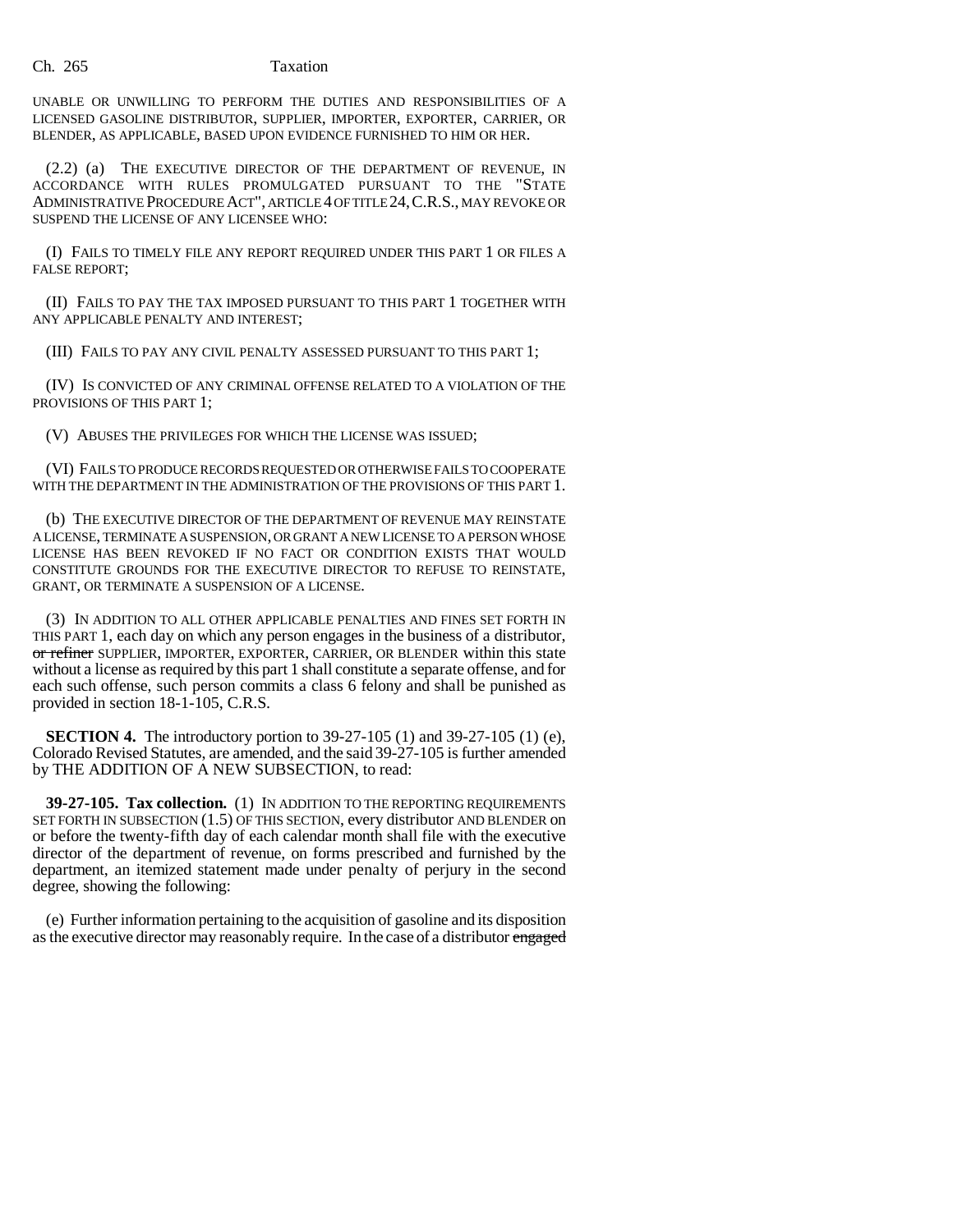in the business of blending products to make gasoline DULY LICENSED AS A BLENDER, the report shall show the amount and character of the unblended products and the blended products on hand on the last day of the preceding calendar month, the amount of unblended products acquired and the amount of products blended during said calendar month, and any other information relative to the disposition of the blended products as the executive director may deem necessary or advisable for the correct determination of the amount of excise tax applicable to gasoline acquired, used, or offered for sale by the distributor.

(1.5) ON OR BEFORE THE TWENTY-FIFTH DAY OF EACH CALENDAR MONTH, EVERY LICENSEE SHALL FILE WITH THE EXECUTIVE DIRECTOR OF THE DEPARTMENT OF REVENUE, ON FORMS PRESCRIBED AND FURNISHED BY THE DEPARTMENT, A REPORT MADE UNDER PENALTY OF PERJURY IN THE SECOND DEGREE SPECIFYING ANY INFORMATION THAT THE EXECUTIVE DIRECTOR OF THE DEPARTMENT OF REVENUE SHALL REQUIRE. THE EXECUTIVE DIRECTOR SHALL CONSULT WITH PERSONS IN THE GASOLINE INDUSTRY TO DETERMINE SUCH REPORTING REQUIREMENTS AND ESTABLISH SAID REQUIREMENTS BY RULE IN ACCORDANCE WITH THE "STATE ADMINISTRATIVE PROCEDURE ACT", ARTICLE 4 OF TITLE 24, C.R.S. THE EXECUTIVE DIRECTOR MAY BY RULE REQUIRE THAT SUCH REPORTS BE FILED ELECTRONICALLY.

**SECTION 5.** 39-27-107, Colorado Revised Statutes, is amended to read:

**39-27-107. When users other than distributors must report.** EXCEPT AS OTHERWISE PROVIDED IN SECTION 39-27-102 FOR PERSONS THAT EXPORT GASOLINE, every person not a licensed distributor who uses any gasoline in this state or who has in his OR HER possession any gasoline, other than that contained in the ordinary fuel tank attached to a motor vehicle or aircraft, upon which a licensed distributor has not paid or is not liable for the tax imposed in this part 1 shall file a sworn statement with the executive director of the department of revenue on or before the twenty-fifth day of the calendar month on such form as the executive director prescribes and furnishes, showing the amount of gasoline so used and held, and shall pay to the executive director the tax imposed on all such gasoline.

**SECTION 6.** Part 1 of article 27 of title 39, Colorado Revised Statutes, is amended BY THE ADDITION OF A NEW SECTION to read:

**39-27-109.7. Data collection services.** IN ORDER TO TRACK THE MOVEMENT OF GASOLINE WITHIN THIS STATE AND THEREBY FACILITATE AND EXPEDITE THE COLLECTION OF EXCISE TAXES IMPOSED PURSUANT TO THIS PART 1, THE EXECUTIVE DIRECTOR OF THE DEPARTMENT OF REVENUE MAY ENTER INTO A CONTRACT WITH ONE OR MORE PRIVATE ENTITIES FOR THE PROVISION OF A COMPUTER-BASED PROGRAM TO MONITOR AND TRACK THE DATA THAT LICENSEES ARE REQUIRED TO REPORT TO THE DEPARTMENT PURSUANT TO THIS PART 1. SUCH COMPUTER-BASED PROGRAM SHALL BE FUNDED SOLELY WITH MONEYS FROM THE HIGHWAY USERS TAX FUND.

**SECTION 7.** 39-27-201 (1) and (6), Colorado Revised Statutes, are amended, and the said 39-27-201 is further amended BY THE ADDITION OF THE FOLLOWING NEW SUBSECTIONS, to read:

**39-27-201. Definitions - construction.** As used in this part 2, unless the context otherwise requires: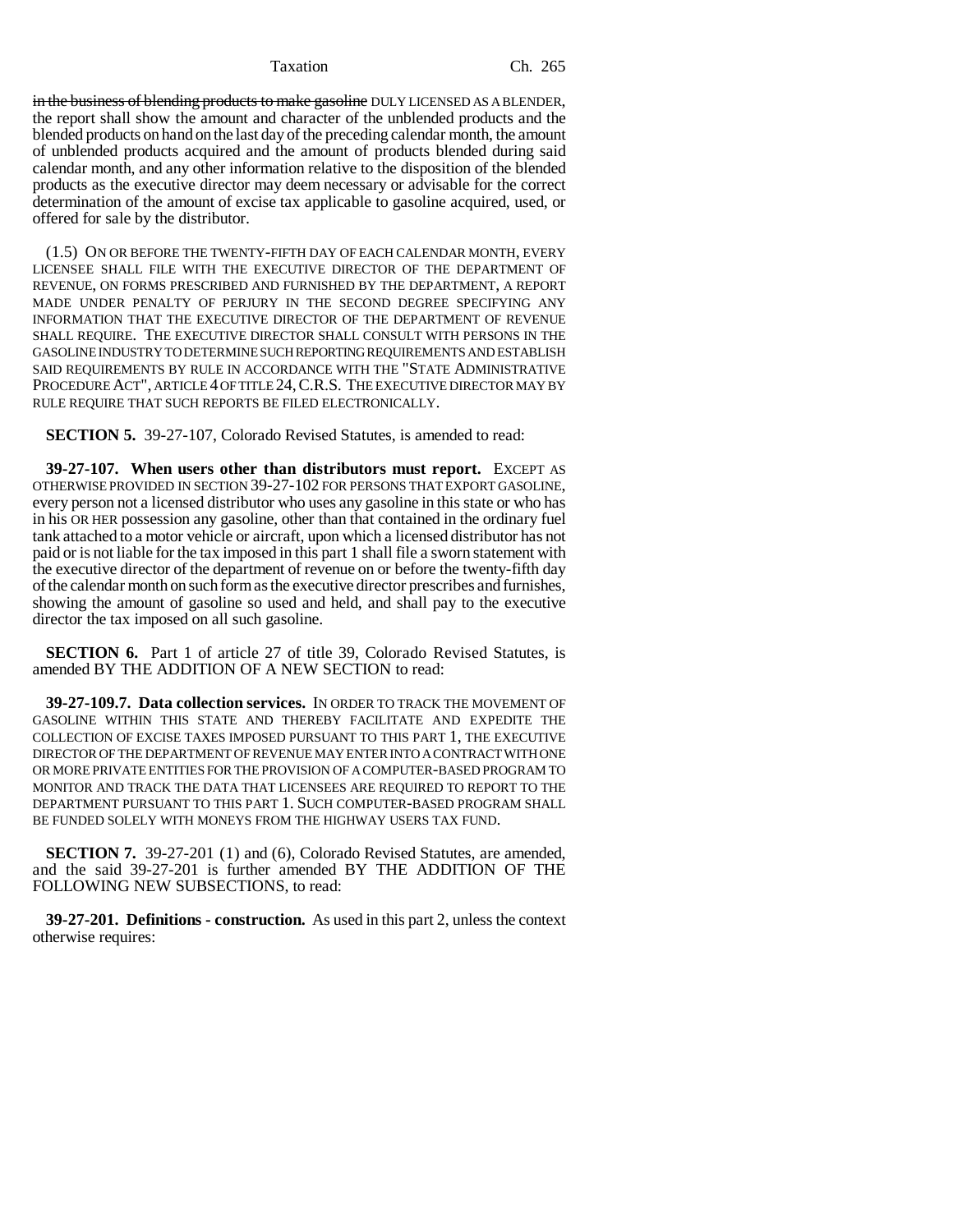(1) "Distributor" means any person who refines, manufactures, produces, compounds, blends, or imports special fuel in the original package or container or otherwise, and includes every person importing special fuel by means of a pipeline or in any other manner, but does not include persons importing special fuel contained only in the fuel tank of a motor vehicle. "Distributor" includes any person who sells special fuel to another distributor, broker, or vendor, and any vendor of liquefied petroleum gases. "BLENDED SPECIAL FUEL" MEANS ANY MIXTURE OF TAXABLE OR TAX-EXEMPT SPECIAL FUEL WITH ANY OTHER LIQUID ON WHICH THE EXCISE TAX HAS NOT BEEN IMPOSED PURSUANT TO THIS SECTION, OTHER THAN SPECIAL FUEL THAT HAS BEEN DYED IN ACCORDANCE WITH FEDERAL REGULATIONS.

(1.2) "BLENDER" MEANS A PERSON WHO PRODUCES BLENDED SPECIAL FUEL OUTSIDE OF THE SPECIAL FUEL DISTRIBUTION SYSTEM CONSISTING OF REFINERIES, PIPELINES, VESSELS, AND TERMINALS. SPECIAL FUEL IN A REFINERY, PIPELINE, VESSEL, OR TERMINAL IS IN THE SPECIAL FUEL DISTRIBUTION SYSTEM. FOR PURPOSES OF THIS SUBSECTION (1.2), SPECIAL FUEL IN THE TANK OF ANY VEHICLE OR IN ANY RAILCAR, TRAILER, TRUCK, OR OTHER EQUIPMENT SUITABLE FOR GROUND TRANSPORTATION IS NOT IN THE SPECIAL FUEL DISTRIBUTION SYSTEM.

(1.4) "COMMON CARRIER" OR "CARRIER" MEANS A PERSON, INCLUDING A RAILROAD OPERATOR, WHO IS INVOLVED IN THE TRANSPORT OF SPECIAL FUEL FROM A TERMINAL LOCATED IN THIS STATE OR IN THE TRANSPORT OF SPECIAL FUEL IMPORTED INTO THIS STATE AND WHO DOES NOT OWN THE SPECIAL FUEL.

(1.5) "DISTRIBUTOR" MEANS ANY PERSON WHO ACQUIRES SPECIAL FUEL FROM A SUPPLIER, IMPORTER, BLENDER, OR ANOTHER DISTRIBUTOR FOR THE SUBSEQUENT SALE AND DISTRIBUTON BY TANK CARS, TANK TRUCKS, OR BOTH. "DISTRIBUTOR" ALSO MEANS ANY PERSON WHO REFINES, MANUFACTURES, PRODUCES, COMPOUNDS, BLENDS, OR IMPORTS SPECIAL FUEL. "DISTRIBUTOR" INCLUDES EVERY PERSON IMPORTING SPECIAL FUEL BY MEANS OF A PIPELINE OR IN ANY OTHER MANNER BUT DOES NOT INCLUDE PERSONS IMPORTING SPECIAL FUEL CONTAINED ONLY IN THE FUEL TANK OF A MOTOR VEHICLE. "DISTRIBUTOR" ALSO INCLUDES A SPECIAL FUEL BROKER AND ANY PERSON WHO SELLS SPECIAL FUEL TO ANOTHER DISTRIBUTOR, BROKER, OR VENDOR, AND ANY VENDOR OF LIQUEFIED PETROLEUM GASES.

(1.6) "DYED DIESEL" MEANS DIESEL FUEL THAT IS DYED UNDER THE RULES OF THE UNITED STATES ENVIRONMENTAL PROTECTION AGENCY OR THE INTERNAL REVENUE SERVICE FOR HIGH SULPHUR DIESEL FUEL OR LOW SULPHUR DIESEL FUEL OR UNDER ANY OTHER REQUIREMENTS SUBSEQUENTLY SET BY SUCH AGENCIES FOR SPECIAL FUEL SOLD FOR NONTAXABLE USES.

(1.8) "EXPORTER" MEANS A PERSON WHO ACQUIRES SPECIAL FUEL IN THIS STATE EXCLUSIVELY FOR DELIVERY IN ANOTHER STATE IN WHICH HE OR SHE IS LICENSED.

(3.5) "IMPORTER" MEANS A PERSON WHO IMPORTS SPECIAL FUEL IN BULK OR BY TRANSPORT LOAD INTO THIS STATE FROM ANOTHER STATE BY TRUCK, RAIL, OR PIPELINE.

(6) (a) "Person" means any individual, firm, limited liability company, partnership, joint venture, association, corporation, estate, trust, business trust, receiver, JOINT STOCK COMPANY, or syndicate, and includes this state, any county, municipality,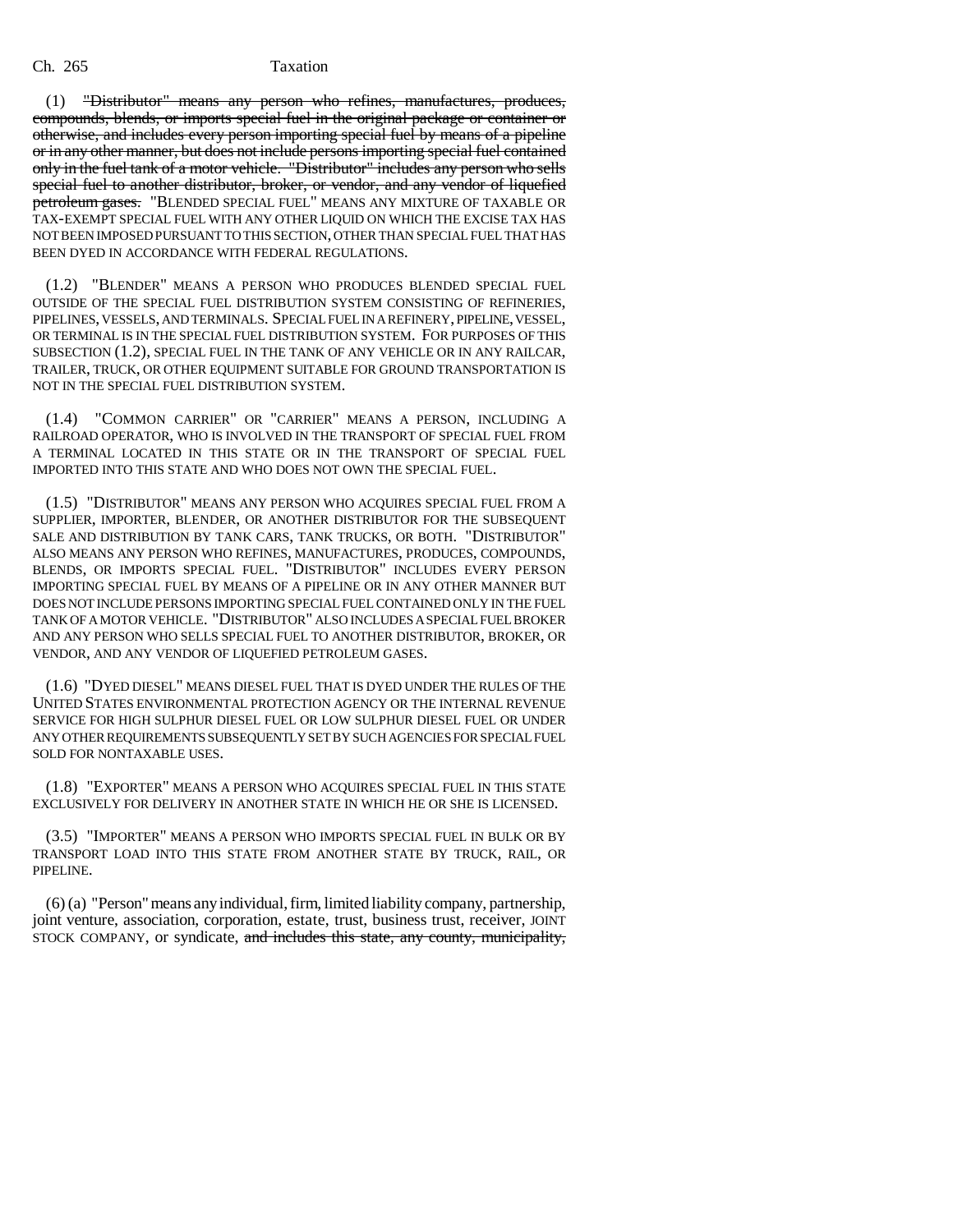district, or other political subdivision thereof, or any other group or combination acting as a unit OR ANY GROUP OR COMBINATION THEREOF ACTING AS A UNIT, THIS STATE, ANY COUNTY, CITY AND COUNTY, MUNICIPALITY, SPECIAL DISTRICT, OR OTHER POLITICAL SUBDIVISION OF THIS STATE, OR ANY GROUP OR COMBINATION OF SUCH GOVERNMENTAL ENTITIES ACTING AS A UNIT.

(b) WHENEVER USED IN ANY CLAUSE IN THIS PART 2 PRESCRIBING OR IMPOSING A FINE, IMPRISONMENT, OR BOTH, "PERSON":

(I) AS APPLIED TO A FIRM, AN ASSOCIATION, A LIMITED LIABILITY COMPANY, A PARTNERSHIP, A JOINT VENTURE, A JOINT STOCK COMPANY, A RECEIVER, OR A SYNDICATE, MEANS THE PARTNERS OR MEMBERS THEREOF;

(II) AS APPLIED TO A CORPORATION, MEANS THE OFFICERS OR RESIDENT MANAGING AGENT THEREOF; AND

(III) AS APPLIED TO AN ESTATE, A TRUST, OR A BUSINESS TRUST, MEANS THE ADMINISTRATOR OR TRUSTEE THEREOF.

(6.2) "REFINER" MEANS A PERSON WHO PROCESSES CRUDE OIL OR WHO PRODUCES, REFINES, PREPARES, DISTILLS, OR MANUFACTURES SPECIAL FUEL IN THIS STATE.

(6.4) "REFINERY" MEANS ANY PLACE WHERE SPECIAL FUEL OR CRUDE OIL IS PRODUCED, REFINED, COMPOUNDED, BLENDED, OR MANUFACTURED.

(8.5) "SUPPLIER" MEANS A PERSON WHO OWNS AND STORES SPECIAL FUEL IN A PIPELINE TERMINAL, TERMINAL, OR REFINERY IN OR OUTSIDE OF THIS STATE FOR DISTRIBUTION WITHIN OR OUTSIDE THE BOUNDARIES OF THIS STATE.

(8.6) "TANK FARM" MEANS ANY COLLECTION OF TANKS FOR STORAGE OF SPECIAL FUEL LOCATED AT OR APPURTENANT TO ANY REFINERY OR PIPELINE TERMINAL FOR STORAGE OF SPECIAL FUEL BEFORE THE SALE THEREOF IN THIS STATE.

(8.7) "TERMINAL" MEANS A SPECIAL FUEL STORAGE AND DISTRIBUTION FACILITY THAT IS SUPPLIED BY A PIPELINE, VESSEL, REFINERY, OR TANK FARM FROM WHICH SPECIAL FUEL MAY BE REMOVED FOR DISTRIBUTION.

(8.9) "TERMINAL OPERATOR" MEANS THE PERSON WHO BY OWNERSHIP OR CONTRACTUAL AGREEMENT CONTROLS THE OPERATION OF A TERMINAL.

**SECTION 8.** 39-27-202 (2) (a), (2) (b), (2) (c), (3) (b), (3) (c), and (3) (d), Colorado Revised Statutes, are amended, and the said 39-27-202 is further amended BY THE ADDITION OF A NEW SUBSECTION, to read:

**39-27-202. Tax imposed - exemptions - ex-tax purchases.** (1.5) EXCEPT AS OTHERWISE PROVIDED IN PARAGRAPH (b) OF SUBSECTION (2) OF THIS SECTION AND PARAGRAPH (b) OF SUBSECTION (3) OF THIS SECTION, INDELIBLE DYE MEETING FEDERAL REGULATIONS MUST BE ADDED TO SPECIAL FUEL BEFORE OR UPON WITHDRAWAL AT A TERMINAL OR REFINERY RACK FOR THAT SPECIAL FUEL TO BE EXEMPT FROM THE EXCISE TAX IMPOSED PURSUANT TO THIS PART 2. SUCH TAX-EXEMPT SPECIAL FUEL SHALL NOT BE USED FOR TAXABLE PURPOSES; EXCEPT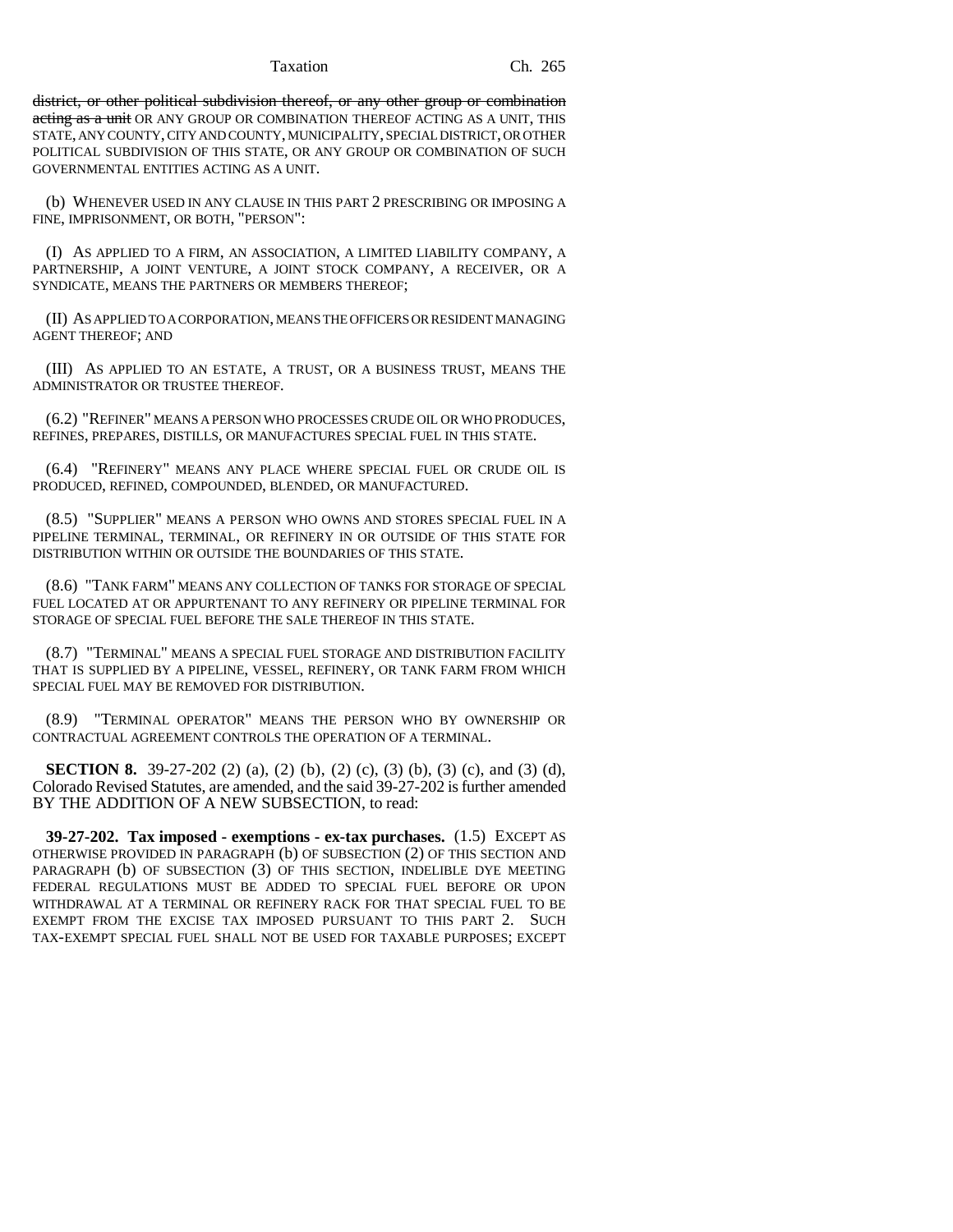THAT DYED SPECIAL FUEL MAY BE USED FOR A TAXABLE PURPOSE TO THE EXTENT THAT SUCH USE IS ALLOWED UNDER FEDERAL LAW OR REGULATIONS WITH SUCH FUEL BEING SUBJECT TO THE EXCISE TAX IMPOSED PURSUANT TO THIS PART 2. FOR PURPOSES OF THIS SUBSECTION (1.5), "TAXABLE PURPOSE" MEANS ANY USE ON WHICH AN EXCISE TAX ON SPECIAL FUEL IS IMPOSED PURSUANT TO THIS PART 2. THE TERMINAL OPERATOR SHALL ENSURE THAT TAX-EXEMPT SPECIAL FUEL IS DYED BEFORE IT LEAVES THE TERMINAL. THE SELLER SHALL GIVE NOTICE TO THE PURCHASER IN ACCORDANCE WITH FEDERAL REGULATIONS THAT THE DYED SPECIAL FUEL IS NOT LEGAL FOR TAXABLE USE.

(2) (a) DYED DIESEL FUEL PURCHASED TO PROPEL farm vehicles, when the same are being used on farms and ranches, and farm tractors and implements of husbandry only incidentally operated or moved on a highway, when operated off the public highways, and vehicles or construction equipment operated within the confines of highway construction projects when the same are actually being used in the construction of such highways shall be exempt from the provisions of EXCISE TAX IMPOSED PURSUANT TO this part 2. A PERSON WHO PURCHASES UNDYED SPECIAL FUEL FOR THE PURPOSES SET FORTH IN THIS PARAGRAPH (a) MAY, IN ACCORDANCE WITH SECTION 39-27-203, APPLY TO THE DEPARTMENT OF REVENUE FOR A REFUND OF THE EXCISE TAX PAID THEREON.

(b) (I) All purchases of special fuel for the propulsion of a motor vehicle on the highways of this state by the United States or any of its agencies the state of Colorado or any of its agencies, any town, city, county, city and county, or school district of this state, and any other political subdivision of this state shall be exempt from the provisions of this part 2 if the special fuel is used exclusively by the governmental entity in performing its governmental functions and activities.

(II) DYED DIESEL PURCHASED BY THE STATE OF COLORADO OR ANY OF ITS AGENCIES, ANY TOWN, CITY, COUNTY, CITY AND COUNTY, OR SCHOOL DISTRICT OF THIS STATE, AND ANY OTHER POLITICAL SUBDIVISION OF THIS STATE SHALL BE EXEMPT FROM THE EXCISE TAX IMPOSED PURSUANT TO THIS PART 2 IF THE SPECIAL FUEL IS USED EXCLUSIVELY BY THE GOVERNMENTAL ENTITY IN PERFORMING ITS GOVERNMENTAL FUNCTIONS AND ACTIVITIES.

(III) ANY STATE OR LOCAL GOVERNMENTAL ENTITY REFERRED TO IN SUBPARAGRAPH (II) OF THIS PARAGRAPH (b) MAY OBTAIN AN EXEMPTION CERTIFICATE FROM THE EXECUTIVE DIRECTOR OF THE DEPARTMENT OF REVENUE PURSUANT TO SUBSECTION (3) OF THIS SECTION. UPON RECEIPT OF AN EXEMPTION CERTIFICATE, SUCH GOVERNMENTAL ENTITY MAY PURCHASE FROM A DISTRIBUTOR UNDYED SPECIAL FUEL WITHOUT PAYMENT OF THE EXCISE TAX IMPOSED PURSUANT TO THIS PART 2 IF THE SPECIAL FUEL IS USED EXCLUSIVELY BY THE GOVERNMENTAL ENTITY IN PERFORMING ITS GOVERNMENTAL FUNCTIONS AND ACTIVITIES.

(c) All purchases of special fuel dyed in accordance with federal regulations and on whose sale no federal excise tax is imposed shall be exempt from the provisions of this part 2 if the seller gives notice to the purchaser in accordance with federal regulations that the dyed special fuel

is not legal for taxable use. For purposes of this paragraph (c), "taxable use" means any use on which an excise tax on special fuel is imposed.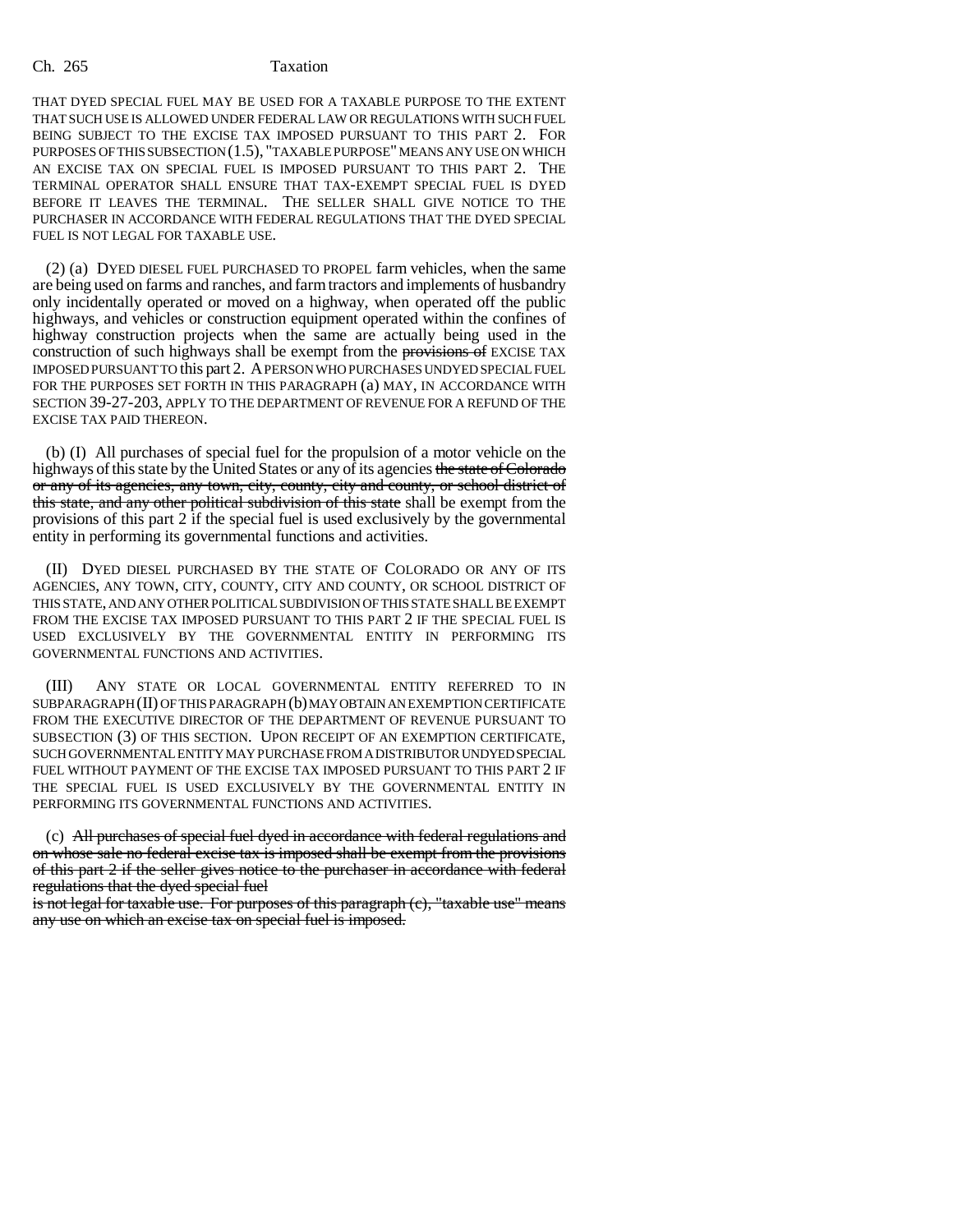(3) (b) The executive director of the department of revenue  $\frac{m}{m}$  SHALL issue written authorization AN EXEMPTION CERTIFICATE to a user of special fuel to purchase UNDYED special fuel from a distributor without payment of the tax if such user is exempt under the provisions of paragraph  $(a)$  or (b) of subsection (2) of this section. or if such user maintains bulk storage for special fuel in an amount of at least two hundred fifty gallons and receives individual deliveries of special fuel from such distributor and if the executive director is satisfied from evidence presented by the bulk user that:

(I) The user operates a motor vehicle propelled by special fuel which is subject to the mileage taxes imposed by section  $42-3-134$ , C.R.S., and such user establishes a special fuel user tax account with the department of revenue and files returns; or

(II) The user's purchases of special fuel are to be used in motor vehicles exempt from tax under paragraph (a) of subsection  $(2)$  of this section and, when such motor vehicles are operated on the highways of this state, such user establishes a special fuel user tax account with the

department of revenue and files returns.

(c) To secure authorization to purchase special fuel without payment of the tax to the distributor, the user shall apply to the executive director, furnishing a description of his operations sufficiently detailed to demonstrate that he meets the conditions of this subsection (3) and such other information as the executive director may require.

(d) Authorization to purchase special fuel without payment of the tax to the distributor shall be revoked when the conditions of this subsection (3) are no longer met.

**SECTION 9.** 39-27-204 (1), (2), and (3), Colorado Revised Statutes, are amended, and the said 39-27-204 is further amended BY THE ADDITION OF A NEW SUBSECTION, to read:

**39-27-204. Licenses - deposits - exception.** (1) (a) It is unlawful for any person to act as a distributor, SUPPLIER, IMPORTER, EXPORTER, CARRIER, OR BLENDER of special fuel within this state without being licensed as such. Any person who acts as a distributor, SUPPLIER, IMPORTER, EXPORTER, CARRIER, OR BLENDER of special fuel within this state without being licensed as such is guilty of a misdemeanor. and, upon conviction thereof, shall be punished by a fine of one hundred dollars for each offense. Each day of operation without a special fuel distributor license shall be considered a separate offense. SUCH PERSON SHALL ALSO BE SUBJECT TO THE CIVIL PENALTIES IMPOSED PURSUANT TO SECTION 39-27-205 (3.5).

(b) Each applicant for the special fuel distributor, SUPPLIER, IMPORTER, EXPORTER, CARRIER, OR BLENDER license required by this subsection (1) shall file with the executive director of the department of revenue an application in such form and manner as the executive director shall prescribe, stating the name and address of the applicant and such other information as may be required by this section or by the executive director. The application shall be accompanied by a written declaration that it is made under penalties of perjury in the second degree, as defined in section 18-8-503, C.R.S. AN APPLICANT FOR A LICENSE TO EXPORT SPECIAL FUEL FROM THIS STATE SHALL PROVIDE VERIFICATION AS REQUIRED BY THE EXECUTIVE DIRECTOR THAT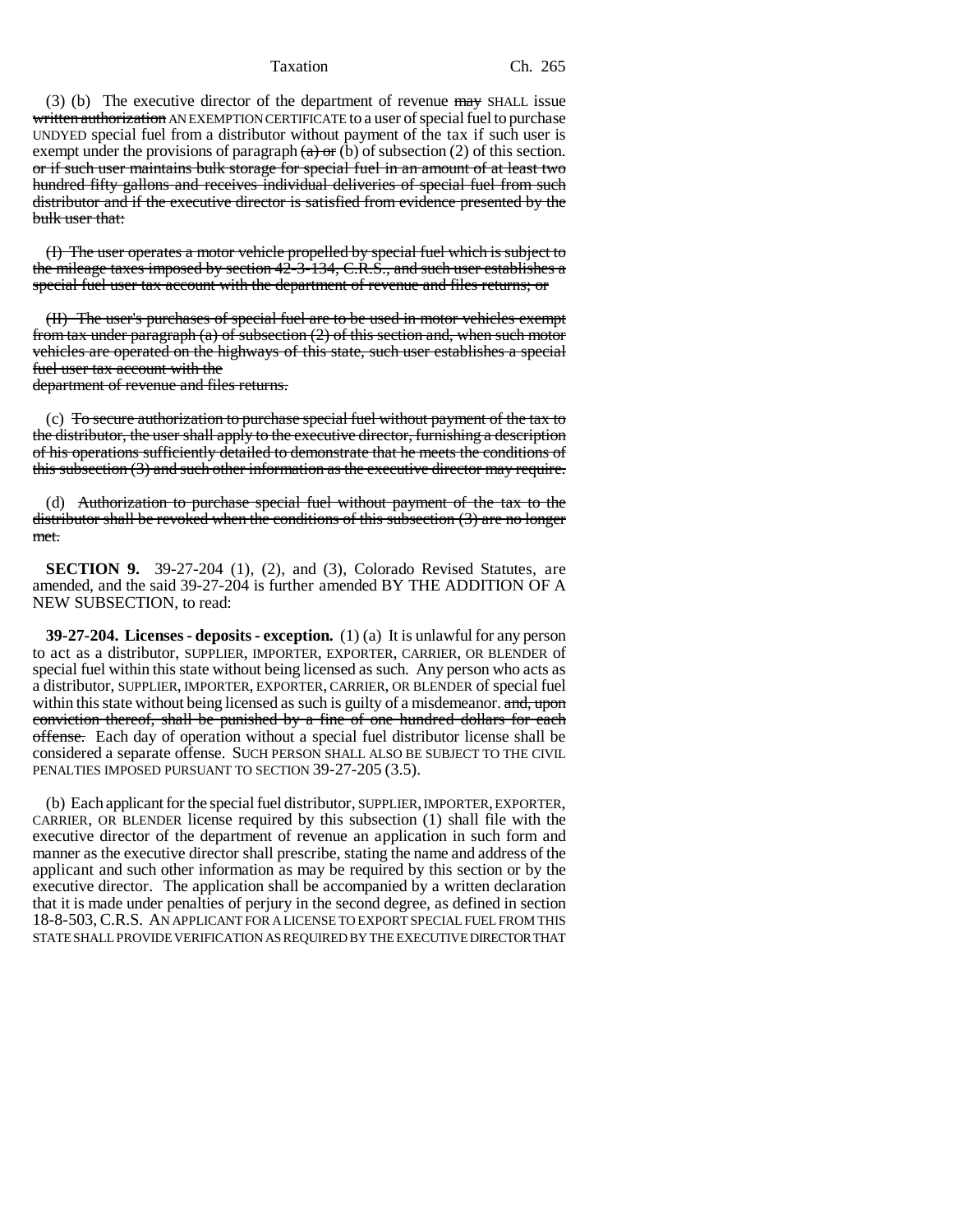THE APPLICANT HAS AN APPROPRIATE LICENSE VALID IN ANY STATE INTO WHICH THE SPECIAL FUEL WILL BE EXPORTED. Each application for a special fuel distributor, SUPPLIER, IMPORTER, EXPORTER, CARRIER, OR BLENDER license shall be accompanied by a filing fee of ten dollars.

(c) The executive director shall issue a license to the applicant if the application for a special fuel distributor, SUPPLIER, IMPORTER, EXPORTER, CARRIER, OR BLENDER license is in proper form, has been accepted for filing, and meets the other conditions and the requirements of this section. The license shall be valid until surrendered, suspended, or revoked as provided in this section.

(d) The special fuel distributor, SUPPLIER, IMPORTER, EXPORTER, CARRIER, OR BLENDER license issued under the provisions of this subsection (1) shall be conspicuously displayed in the established place of business of the licensee. A licensee shall obtain duplicate licenses for each established branch office or location, which shall be displayed in a like manner as the original license. Each such duplicate license shall be issued by the executive director upon payment of a fee of five dollars.

(e) The executive director may refuse to issue a special fuel distributor, SUPPLIER, IMPORTER, EXPORTER, CARRIER, OR BLENDER license if he THE EXECUTIVE DIRECTOR finds, after affording the applicant therefor due notice and an opportunity to be heard, that the application:

(I) Is filed by any person whose license previously has been SUSPENDED OR revoked for cause by the executive director;

(II) Contains any misrepresentation, misstatement, or omission of material information required by the application;

(III) Is filed by some person other than the real person in interest whose license has been previously SUSPENDED OR revoked for cause by the executive director;

(IV) Is filed by any person who is or has been delinquent in the payment of any fee, tax, penalty, or other amount due the department of revenue for more than two taxable periods; or

(V) Is submitted by a person who the executive director determines is unable or unwilling to perform the duties and responsibilities of a licensed special fuel distributor, SUPPLIER, IMPORTER, EXPORTER, CARRIER, OR BLENDER, AS APPLICABLE, based upon evidence furnished to him OR HER.

(2) When any person ceases to be a distributor, SUPPLIER, IMPORTER, EXPORTER, CARRIER, OR BLENDER of special fuel by reason of discontinuance, sale, or transfer of his SUCH PERSON'S business at any location, he SUCH PERSON shall notify the executive director OF THE DEPARTMENT OF REVENUE in writing at the time the discontinuance, sale, or transfer takes effect. The notice shall give the date of discontinuance and, in the event of sale or transfer, the name and address of the purchaser or transferee. All taxes, penalties, and interest not yet due and payable under the provisions of this part 2 shall, notwithstanding any other provisions of this part 2, become due and payable concurrently with the discontinuance, sale, or transfer; and the distributor shall make a report and pay all taxes, penalties, and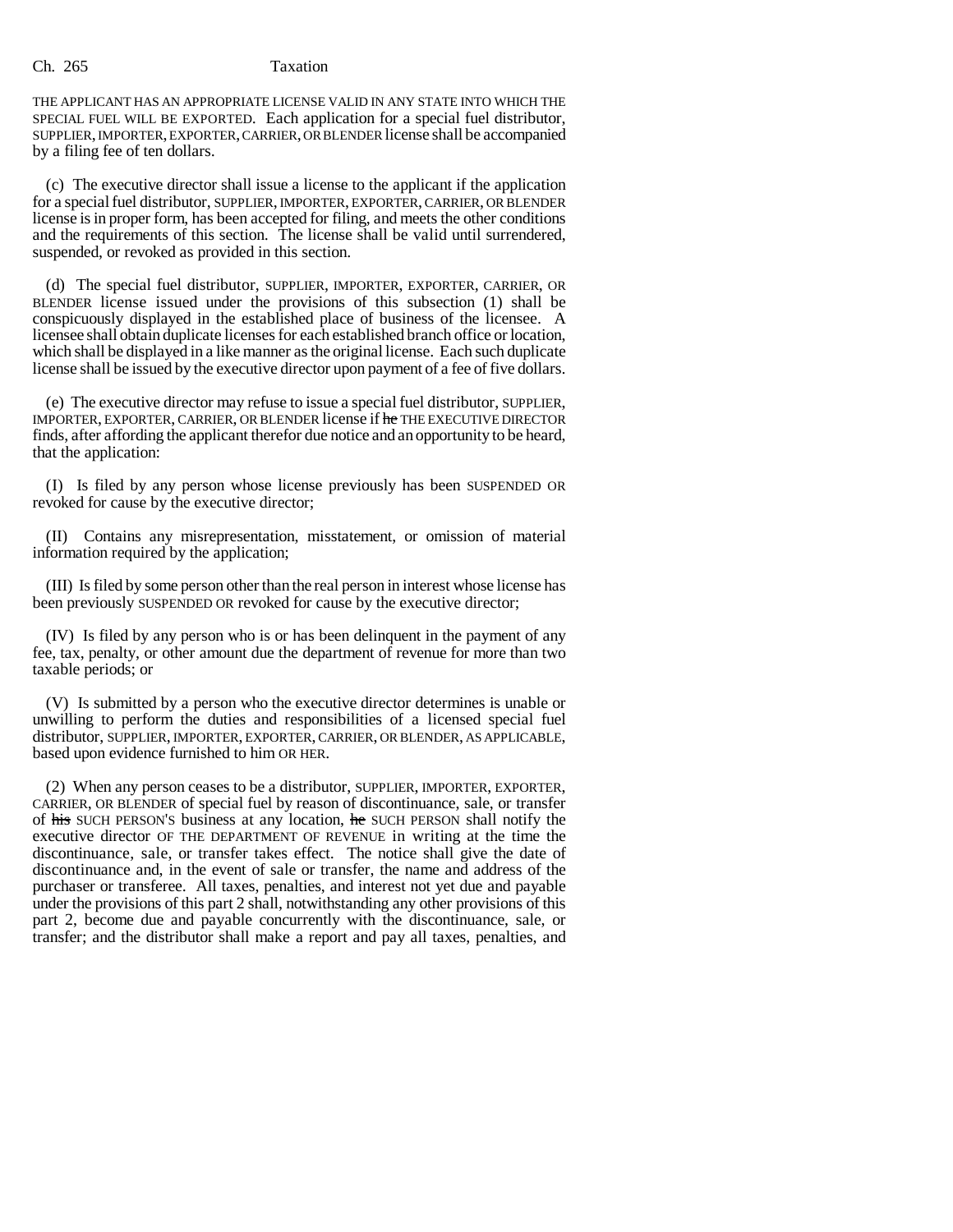interest and shall surrender to the executive director the special fuel distributor, SUPPLIER, IMPORTER, EXPORTER, CARRIER, OR BLENDER license, together with all duplicates, issued to him OR HER.

(2.5) THE EXECUTIVE DIRECTOR OF THE DEPARTMENT OF REVENUE MAY SUSPEND THE LICENSE OF ANY LICENSEE WHO FAILS TO TIMELY FILE ANY REPORT REQUIRED UNDER THIS PART 2, WHO FAILS TO PAY THE TAX DUE TOGETHER WITH ANY APPLICABLE INTEREST PURSUANT TO THIS PART 2, OR WHO FAILS TO PAY ANY CIVIL PENALTY ASSESSED PURSUANT TO THIS PART 2.

(3) (a) The executive director may revoke the special fuel distributors license issued to any person who refuses or neglects to comply with any provision of this part 2 or any rule promulgated pursuant thereto. Before revoking the license, the executive director shall send notice by first-class mail as set forth in section 39-21-105.5 to the licensee, at the licensee's last address of record, ordering the licensee to appear in the office of the executive director on a date not less than ten days after the mailing of the notice and to show cause why the license should not be revoked THE EXECUTIVE DIRECTOR OF THE DEPARTMENT OF REVENUE, IN ACCORDANCE WITH RULES PROMULGATED PURSUANT TO THE "STATE ADMINISTRATIVE PROCEDURE ACT", ARTICLE 4 OF TITLE 24,C.R.S., MAY REVOKE OR SUSPEND THE LICENSE OF ANY LICENSEE WHO:

(I) FAILS TO TIMELY FILE ANY REPORT REQUIRED UNDER THIS PART 2 OR FILES A FALSE REPORT;

(II) FAILS TO PAY THE TAX IMPOSED PURSUANT TO THIS PART 2 TOGETHER WITH ANY APPLICABLE PENALTY AND INTEREST;

(III) FAILS TO PAY ANY CIVIL PENALTY ASSESSED PURSUANT TO THIS PART 2;

(IV) IS CONVICTED OF ANY CRIMINAL OFFENSE RELATED TO A VIOLATION OF THE PROVISIONS OF THIS PART 2;

(V) ABUSES THE PRIVILEGES FOR WHICH THE LICENSE WAS ISSUED;

(VI) FAILS TO PRODUCE RECORDS REQUESTED OR OTHERWISE FAILS TO COOPERATE WITH THE DEPARTMENT IN THE ADMINISTRATION OF THE PROVISIONS OF THIS PART 2.

(b) THE EXECUTIVE DIRECTOR OF THE DEPARTMENT OF REVENUE MAY REINSTATE A LICENSE, TERMINATE A SUSPENSION, OR GRANT A NEW LICENSE TO A PERSON WHOSE LICENSE HAS BEEN REVOKED PURSUANT TO THIS PART 2 IF NO FACT OR CONDITION EXISTS THAT WOULD CONSTITUTE GROUNDS FOR THE EXECUTIVE DIRECTOR TO REFUSE TO REINSTATE, GRANT, OR TERMINATE A SUSPENSION OF A LICENSE.

**SECTION 10.** 39-27-205 (2) (a) and (3) (d), Colorado Revised Statutes, are amended, and the said 39-27-205 is further amended BY THE ADDITION OF THE FOLLOWING NEW SUBSECTIONS, to read:

**39-27-205. Tax collection.** (1.5) ON OR BEFORE THE TWENTY-FIFTH DAY OF EACH CALENDAR MONTH, EVERY LICENSEE SHALL FILE WITH THE EXECUTIVE DIRECTOR OF THE DEPARTMENT OF REVENUE, ON FORMS PRESCRIBED AND FURNISHED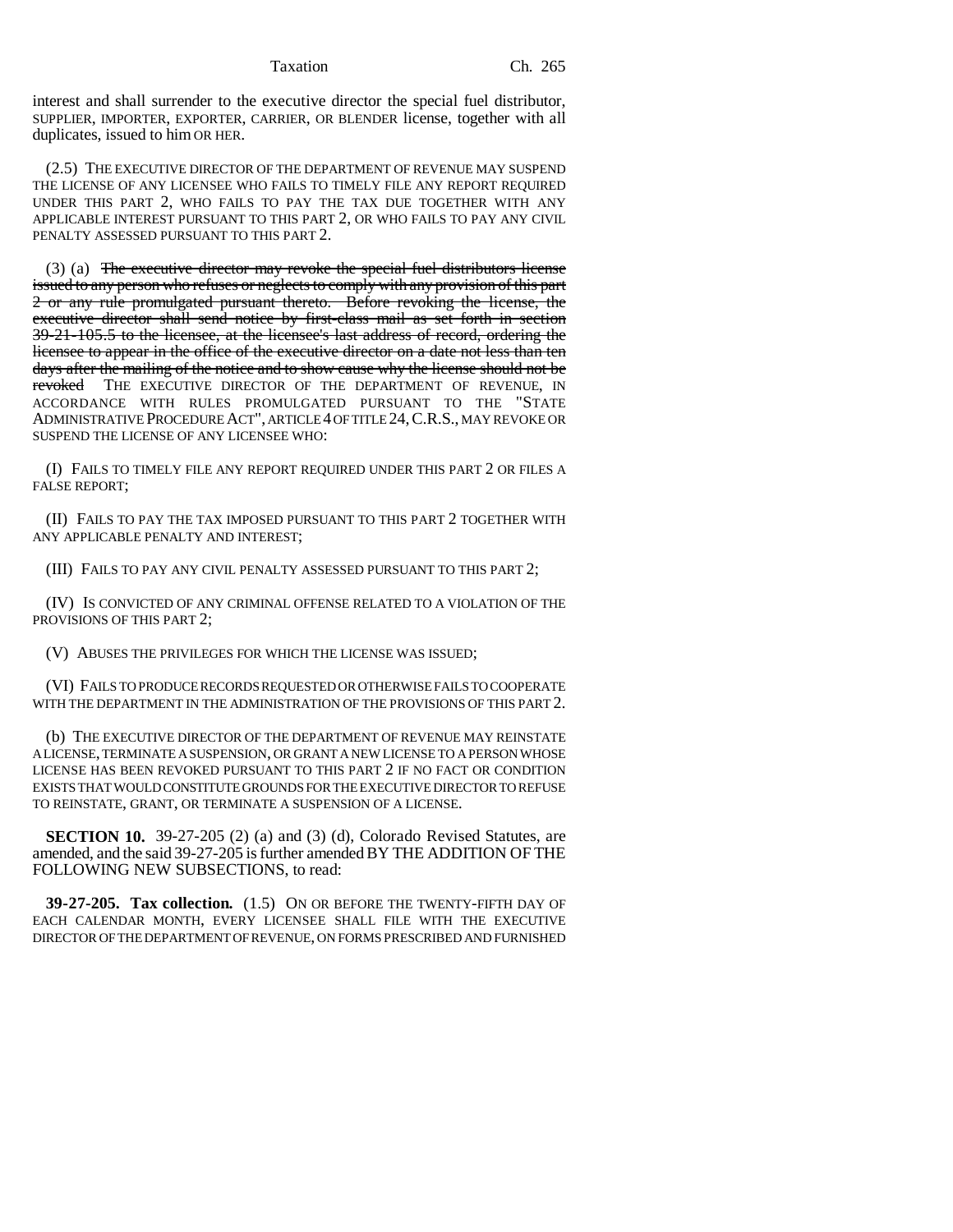BY THE DEPARTMENT, A REPORT MADE UNDER PENALTY OF PERJURY IN THE SECOND DEGREE SPECIFYING ANY INFORMATION THAT THE EXECUTIVE DIRECTOR OF THE DEPARTMENT OF REVENUE SHALL REQUIRE. THE EXECUTIVE DIRECTOR SHALL CONSULT WITH PERSONS IN THE SPECIAL FUEL INDUSTRY TO DETERMINE SUCH REPORTING REQUIREMENTS AND PROMULGATE SAID REQUIREMENTS BY RULE IN ACCORDANCE WITH THE "STATE ADMINISTRATIVE PROCEDURE ACT", ARTICLE 4 OF TITLE 24, C.R.S.

(2) (a) Except as provided in paragraph (d) of this subsection  $(2)$ , every person authorized by the executive director to purchase special fuel ex-tax under the provisions of section  $39-27-202$  (3) (b), except such persons who qualify for ex-tax purchases under section  $39-27-202$  (2) (a) or (2) (b), and Every person who has obtained a passenger-mile tax permit pursuant to section 42-3-137, C.R.S., where such permit relates to a motor vehicle which is powered by special fuel, shall, on or before the last day of the month following the end of the quarter, file with the executive director OF THE DEPARTMENT OF REVENUE a report stating the amount of special fuel, subject to the tax imposed by this part 2, consumed by such person during the prior quarter and such other information relating to the use of special fuel for the propulsion of a motor vehicle on the highways of this state as the executive director may require. The executive director, under rules and procedures established by him or her, may exempt from the reporting requirement of this subsection (2) any motor vehicle used exclusively within this state. Failure to receive the authorized report form does not relieve such person from the obligation of submitting a report to the executive director setting forth all information required on the prescribed report form. The report shall contain or be accompanied by a written declaration that it is made under the penalties of perjury in the second degree, as defined in section 18-8-503, C.R.S.

(3) (d) Any person who violates this subsection (3) is guilty of a misdemeanor and, upon conviction thereof, shall be punished by a fine of seventy-five dollars, WHICH SHALL BE IN ADDITION TO THE CIVIL PENALTIES IMPOSED BY PARAGRAPH (b) OF SUBSECTION (3.5) OF THIS SECTION.

(3.5) (a) EVERY PERSON WHO IMPORTS SPECIAL FUEL INTO THIS STATE FOR USE OR SUPPLIER'S, OR DISTRIBUTOR'S LICENSE IS LIABLE FOR AND SHALL PAY AN EXCISE TAX PURSUANT TO SECTION 39-27-202 (1) ON ALL UNDYED SPECIAL FUEL SUCH PERSON IMPORTS FOR USE OR SALE IN THIS STATE.

(b) IMMEDIATELY UPON DISCOVERING A VIOLATION OF THIS SUBSECTION (3.5), THE DEPARTMENT OF REVENUE AND AGENTS THEREOF:

(I) MAY DEMAND PAYMENT OF SUCH EXCISE TAX AND ALL APPLICABLE FINES ASSOCIATED WITH THE UNLICENSED IMPORTATION OF SPECIAL FUEL, AS SET FORTH IN THIS SUBSECTION (3.5); AND

(II) MAY DETAIN THE SHIPMENT OF SPECIAL FUEL UNTIL SUCH EXCISE TAX AND FINES ARE COLLECTED.

(c) ANY PERSON WHO IMPORTS SPECIAL FUEL INTO THIS STATE WITHOUT A VALID LICENSE PURSUANT TO SECTION 39-27-204 SHALL BE SUBJECT TO THE CIVIL PENALTIES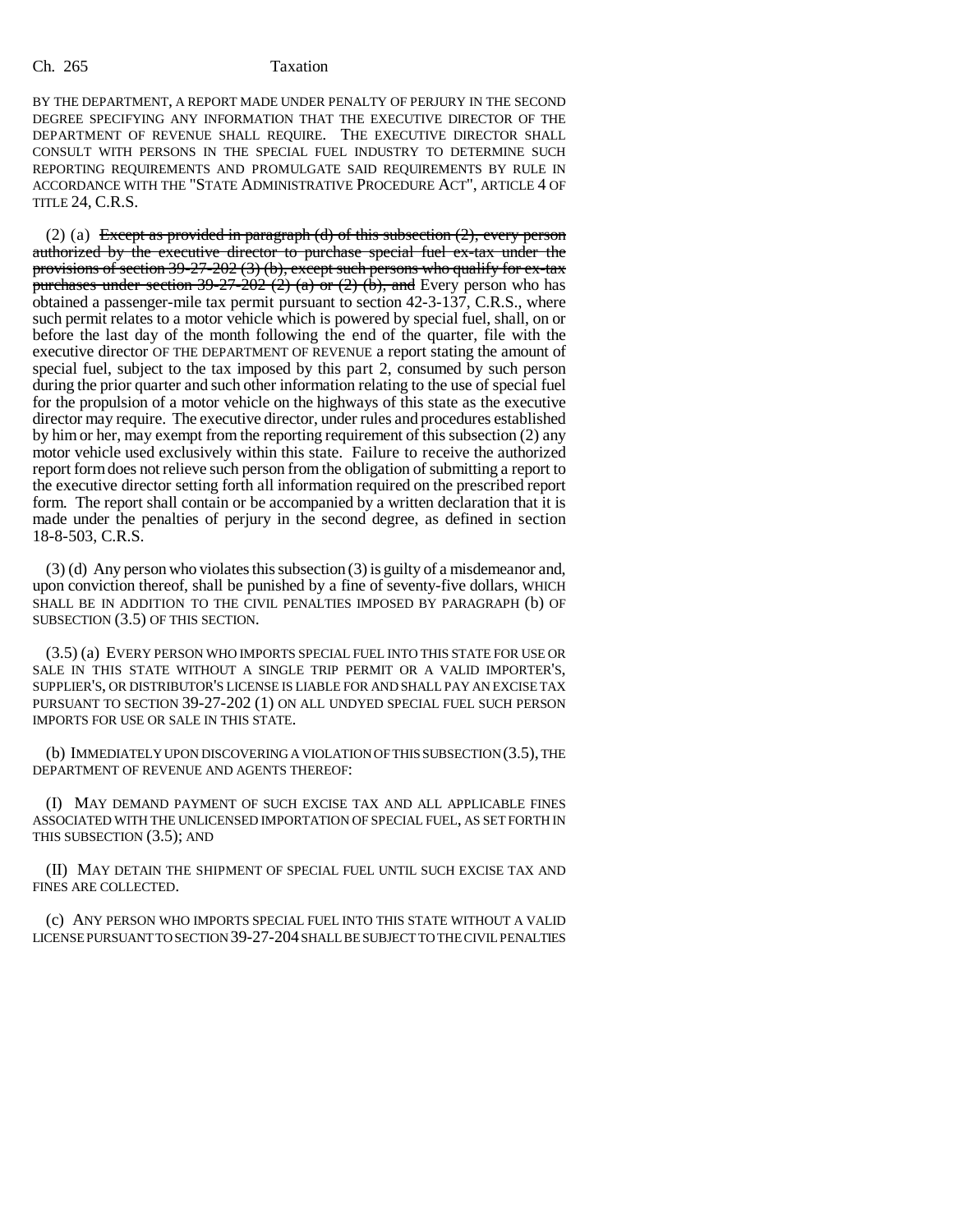## SET FORTH IN SUBSECTION (8) OF THIS SECTION.

(3.7) (a) ANY DISTRIBUTOR, SUPPLIER, OR EXPORTER WHO TRANSPORTS SPECIAL FUEL TO ANY DESTINATION OUTSIDE OF THIS STATE SHALL PROVIDE THE EXECUTIVE DIRECTOR OF THE DEPARTMENT OF REVENUE WITH A MONTHLY REPORT CONTAINING ANY INFORMATION RELATIVE TO THE EXPORT OF SPECIAL FUEL THAT THE EXECUTIVE DIRECTOR SHALL REQUIRE. THE EXECUTIVE DIRECTOR SHALL CONSULT WITH PERSONS IN THE SPECIAL FUEL INDUSTRY TO DETERMINE SUCH REPORTING REQUIREMENTS AND PROMULGATE SAID REQUIREMENTS BY RULE IN ACCORDANCE WITH THE "STATE ADMINISTRATIVE PROCEDURE ACT", ARTICLE 4 OF TITLE 24, C.R.S. THE EXECUTIVE DIRECTOR MAY BY RULE REQUIRE THAT SUCH REPORTS BE FILED ELECTRONICALLY.

(b) THE TAX IMPOSED BY THIS SECTION SHALL NOT APPLY TO EXPORTED SPECIAL FUEL. IF THE TAX IS PAID ON SPECIAL FUEL THAT IS SUBSEQUENTLY EXPORTED, IT SHALL BE REFUNDED PURSUANT TO SECTION 39-27-203 TO THE EXPORTER WHO PAID THE TAX.

(3.8) (a) IF ANY PERSON OTHER THAN A LICENSED DISTRIBUTOR OR SUPPLIER PHYSICALLY DIVERTS TO ONE OR MORE DESTINATIONS WITHIN THE BOUNDARIES OF THIS STATE ALL OR ANY PORTION OF A SHIPMENT OF SPECIAL FUEL THAT IS CLAIMED AS AN EXPORT ON THE BILL OF LADING OR OTHER AFFIDAVIT, SUCH PERSON SHALL REPORT TO THE DEPARTMENT OF REVENUE THE DESTINATIONS WITHIN THIS STATE TO WHICH THE DIVERTED SPECIAL FUEL SHIPMENT WAS DELIVERED WITHIN ONE WORKING DAY AFTER SUCH DIVERSION. SUCH PERSON SHALL BE LIABLE FOR PAYMENT OF THE EXCISE TAX ESTABLISHED IN THIS PART 2 ON THE AMOUNT OF SPECIAL FUEL DIVERTED TO A DESTINATION WITHIN THIS STATE.

(b) ANY LICENSED DISTRIBUTOR OR SUPPLIER WHO DIVERTS SPECIAL FUEL FOR USE OR SALE WITHIN THIS STATE AFTER CLAIMING SUCH SHIPMENT AS AN EXPORT SHALL REPORT SUCH DIVERSION TO THE DEPARTMENT WITHIN ONE WORKING DAY AFTER THE DIVERSION.

(c) ANY PERSON WHO VIOLATES THE REPORTING REQUIREMENTS OF THIS SUBSECTION (3.8) SHALL BE SUBJECT TO THE CIVIL PENALTIES SET FORTH IN SUBSECTION (8) OF THIS SECTION.

(d) IMMEDIATELY UPON DISCOVERY OF A VIOLATION OF THIS SECTION, THE DEPARTMENT OF REVENUE AND AGENTS THEREOF MAY REQUIRE PAYMENT OF THE EXCISE TAX AND ALL APPLICABLE CIVIL PENALTIES FROM ANY PERSON WHO VIOLATES THE PROVISIONS OF THIS SECTION AND MAY DETAIN THE SHIPMENT OF SPECIAL FUEL UNTIL PAYMENT IS COLLECTED.

(8) (a) ANY PERSON WHO VIOLATES THE REPORTING PROVISIONS OF SUBSECTION (3.8) OF THIS SECTION, EXPORTS SPECIAL FUEL OUTSIDE OF THIS STATE WITHOUT A VALID LICENSE, OR IMPORTS SPECIAL FUEL INTO THIS STATE WITHOUT A LICENSE SHALL BE SUBJECT TO THE FOLLOWING CIVIL PENALTIES:

(I) A FIVE-THOUSAND-DOLLAR FINE FOR THE FIRST VIOLATION;

(II) A TEN-THOUSAND-DOLLAR FINE FOR THE SECOND VIOLATION;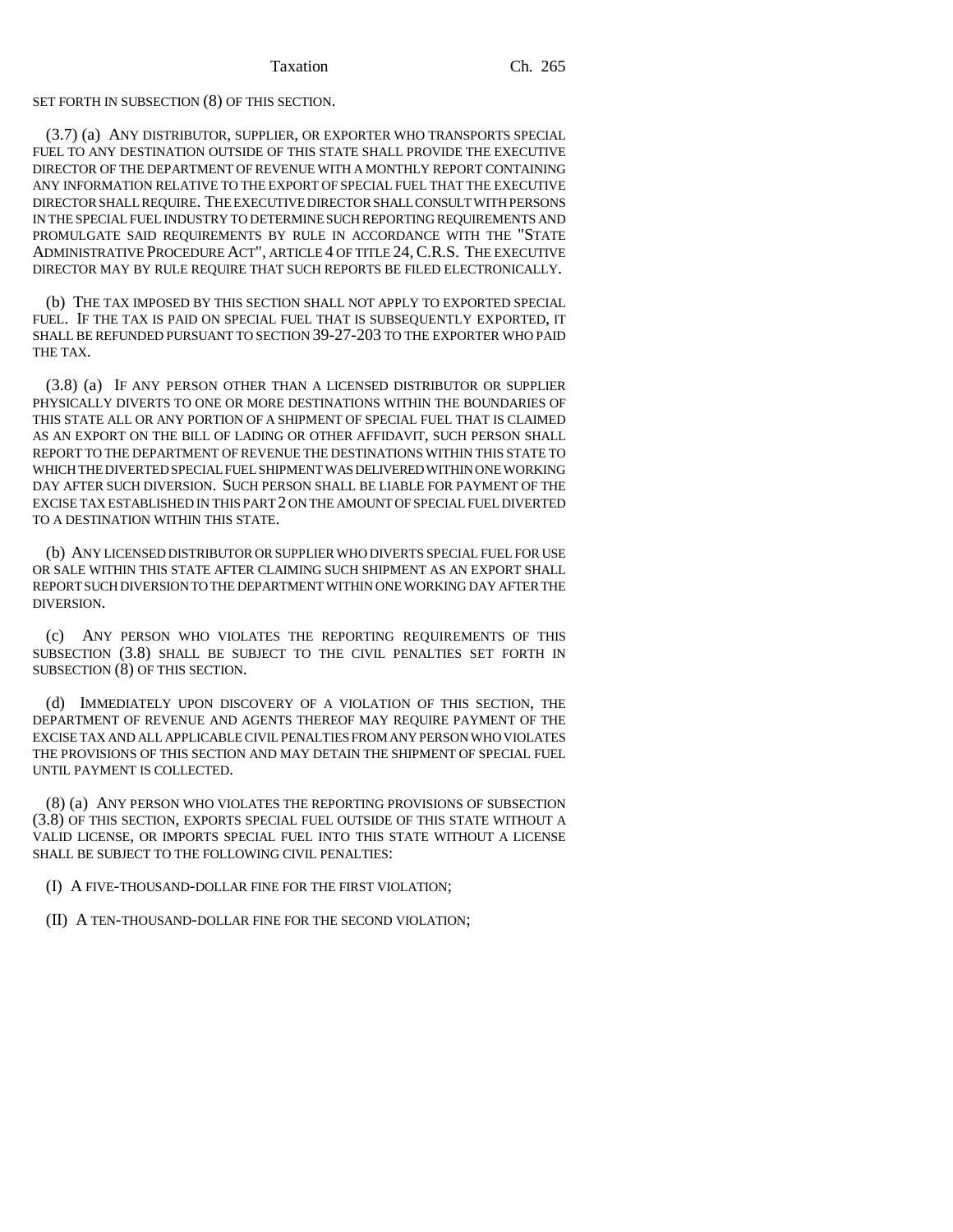(III) A FIFTEEN-THOUSAND-DOLLAR FINE FOR A THIRD OR SUBSEQUENT VIOLATION.

(b) THE EXECUTIVE DIRECTOR OF THE DEPARTMENT OF REVENUE IS AUTHORIZED TO WAIVE, FOR GOOD CAUSE SHOWN, ANY CIVIL PENALTY ASSESSED PURSUANT TO THIS SUBSECTION (8).

(c) ALL MONEYS COLLECTED PURSUANT TO THIS SUBSECTION (8) SHALL BE CREDITED TO THE HIGHWAY USERS TAX FUND CREATED IN SECTION 43-4-201, C.R.S.

(9) NOTHING IN THIS SECTION SHALL BE CONSTRUED TO PROHIBIT THE CRIMINAL PROSECUTION OF ANY PERSON WHO COMMITS A CRIMINAL OFFENSE IN CONNECTION WITH OR AS A RESULT OF VIOLATING ANY PROVISION OF THIS PART 2.

**SECTION 11.** Part 2 of article 27 of title 39. Colorado Revised Statutes, is amended BY THE ADDITION OF A NEW SECTION to read:

**39-27-218. Data collection services.** IN ORDER TO TRACK THE MOVEMENT OF SPECIAL FUEL WITHIN THIS STATE AND THEREBY FACILITATE AND EXPEDITE THE COLLECTION OF EXCISE TAXES IMPOSED PURSUANT TO THIS PART 2, THE EXECUTIVE DIRECTOR OF THE DEPARTMENT OF REVENUE MAY ENTER INTO A CONTRACT WITH ONE OR MORE PRIVATE ENTITIES FOR THE PROVISION OF A COMPUTER-BASED PROGRAM THAT WILL MONITOR AND TRACK THE DATA THAT LICENSEES ARE REQUIRED TO REPORT TO THE DEPARTMENT PURSUANT TO THIS PART 2. SUCH COMPUTER-BASED PROGRAM SHALL BE FUNDED SOLELY WITH MONEYS FROM THE HIGHWAY USERS TAX FUND.

**SECTION 12.** 8-20-235, Colorado Revised Statutes, is amended to read:

**8-20-235. Measuring gasoline and special fuel for sale to distributors.** Notwithstanding any other provision of this part 2, the method of determining gallonage of gasoline or special fuel sold to distributors, as defined in section  $39 - 27 - 101$  (1) SECTION 39-27-101 (1.5), C.R.S., shall be on a gross or net gallons basis at the option of the distributor. Such election shall be for a twelve-month period.

**SECTION 13.** 43-4-201 (3) (a), Colorado Revised Statutes, is amended BY THE ADDITION OF A NEW SUBPARAGRAPH to read:

**43-4-201. Funds created.** (3) (a) (V) NOTWITHSTANDING ANY OTHER PROVISION IN THIS SECTION, THE GENERAL ASSEMBLY MAY MAKE AN ANNUAL APPROPRIATION OR STATUTORY DISTRIBUTION FROM THE HIGHWAY USERS TAX FUND TO THE DEPARTMENT OF REVENUE FOR THE DATA COLLECTION SERVICES PROVIDED FOR UNDER SECTIONS 39-27-109.7 AND 39-27-218, C.R.S.

**SECTION 13. Appropriation.** In addition to any other appropriation, there is hereby appropriated, out of any moneys in the highway users tax fund not otherwise appropriated, to the department of revenue, for the fiscal year beginning July 1, 1998, the sum of six hundred twenty-two thousand eight hundred fifty-seven dollars (\$622,857) and 1.5 FTE, or so much thereof as may be necessary, for the implementation of this act.